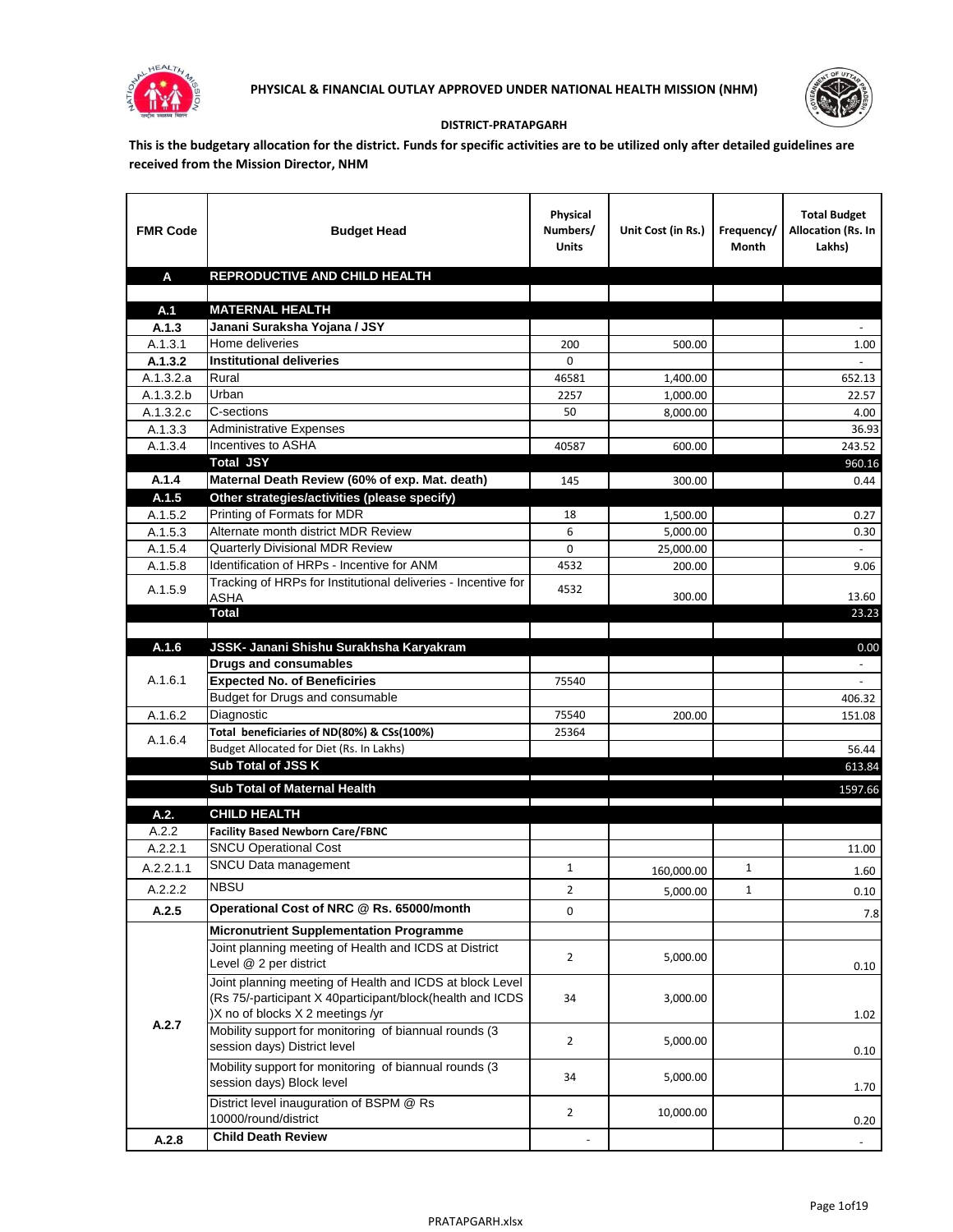| <b>FMR Code</b> | <b>Budget Head</b>                                                                                                                             | Physical<br>Numbers/<br><b>Units</b> | Unit Cost (in Rs.) | Frequency/<br><b>Month</b> | <b>Total Budget</b><br>Allocation (Rs. In<br>Lakhs) |
|-----------------|------------------------------------------------------------------------------------------------------------------------------------------------|--------------------------------------|--------------------|----------------------------|-----------------------------------------------------|
|                 | <b>Sub-total Child Health</b>                                                                                                                  |                                      |                    |                            | 23.62                                               |
|                 |                                                                                                                                                |                                      |                    |                            |                                                     |
| A.3             | <b>FAMILY PLANNING</b>                                                                                                                         |                                      |                    |                            |                                                     |
| A.3.1           | <b>Terminal/Limiting Methods</b>                                                                                                               |                                      |                    |                            |                                                     |
| A.3.1.1         | Female sterilization camps @ Rs. 3500/camp<br>NSV camps @ Rs. 3500/camp                                                                        | 144<br>$\overline{2}$                | 3,500.00           |                            | 5.04<br>0.07                                        |
| A.3.1.2         | Budget for Female Interval Sterilization Compensation                                                                                          |                                      | 3,500.00           |                            |                                                     |
| A.3.1.3         | @ Rs.2000/-Per Case in Public Sector-(In Rs.)                                                                                                  | 2594                                 | 2,000.00           |                            | 51.88                                               |
|                 | <b>Budget for Post Partum Female Sterilization</b><br>Compensation @ Rs.3000/-Per Case in Public Sector-(In<br>$Rs.$ )                         | 560                                  | 3,000.00           |                            | 16.80                                               |
| A.3.1.4         | Budget for Male Sterilization Compensation @ Rs.2700/-<br>Per Case in Public Sector -(In Rs.)                                                  | 40                                   | 2,700.00           |                            | 1.08                                                |
| A.3.2           | <b>Spacing Methods</b>                                                                                                                         |                                      |                    |                            |                                                     |
| A.3.2.2         | Total Budget Allocated for Compensation for IUCD<br>insertion at health facilities (including fixed day services at<br>SHC and PHC) @ Rs 20/-  | 20008                                | 20.00              |                            | 4.00                                                |
| A.3.2.3         | PPIUCD services (Incentive to provider @Rs 150 per<br>PPIUCD insertion)                                                                        | 2792                                 | 150.00             |                            | 4.19                                                |
|                 | Orientation/Review of ASHA/ANM/AWW for scheme<br>for HDC, ESB, PTK                                                                             |                                      |                    |                            |                                                     |
| A.3.2.5         | <b>District level</b>                                                                                                                          | $\mathbf{1}$                         | 10,000.00          | $\mathbf{1}$               | 0.10                                                |
|                 | <b>Block level Quarterly</b>                                                                                                                   | 17                                   | 10,000.00          | 4                          | 6.80                                                |
| A.3.2.6         | Dissemination of FP manuals and guidelines                                                                                                     | $\mathbf{1}$                         | 20,000.00          | $\mathbf{1}$               | 0.20                                                |
| A.3.3           | Budget for POL for Mobility to Surgeons team for FDS<br>Camps @ Rs.1000/ camp                                                                  | 144                                  | 1,000.00           |                            | 1.44                                                |
| A.3.5.1         | Orientaion workshop, QAC meeting at distirct level-<br>Quarterly                                                                               | $\mathbf{1}$                         | 2,000.00           | 4                          | 0.08                                                |
| A.3.5.2         | FP Review Meeting at Divisional level-Quarterly                                                                                                | 0                                    | 20,000.00          | 4                          |                                                     |
| A.3.5.3         | Performance reward                                                                                                                             | $\mathbf{1}$                         | 50,000.00          |                            | 0.50                                                |
| A.3.5.4         | World Population Day' celebration (such as mobility,<br>IEC activities etc.):                                                                  |                                      |                    |                            |                                                     |
|                 | District level                                                                                                                                 | $\mathbf{1}$                         | 100,000.00         |                            | 1.00                                                |
|                 | <b>Block Level</b>                                                                                                                             | 17                                   | 10,000.00          |                            | 1.70                                                |
| A.3.5.5         | Other strategies/activities (such as strengthening<br>fixed day services for IUCD & Sterilisation, etc.)                                       |                                      |                    |                            |                                                     |
|                 | Printing of FP Manuals, Guidelines, etc.                                                                                                       | 0                                    |                    |                            |                                                     |
|                 | Sterilization Register @ Rs.150/Register                                                                                                       | 19                                   | 150.00             | $\centerdot$               | 0.03                                                |
|                 | IUCD Register @ Rs.150/- Register                                                                                                              | 207                                  | 150.00             |                            | 0.31                                                |
|                 | PPIUCD Registers @ Rs.150/-Register                                                                                                            | 4                                    | 150.00             |                            | 0.01                                                |
| A.3.5.5.1       | Injectable Registers @ Rs.150/Register                                                                                                         | 19                                   | 150.00             |                            | 0.03                                                |
|                 | Counseling Register @ Rs.150/-Register (3 per<br>Counselor)                                                                                    | 6                                    | 150.00             |                            | 0.01                                                |
|                 | Consent Form , Medical Record CheckIklist, Posoot<br>Operatiive Instructionn Card, Ssterilization Certificate for<br>Sterilization@ Rs 5/-Unit | 17800                                | 5.00               |                            | 0.89                                                |
|                 | Enhance Contribution of PRIs and Family members of<br>eligible couples in 75 districts with high unmet need<br>and TFR                         |                                      |                    |                            |                                                     |
| A.3.5.5.2       | District Level NSV Satisfied Client Meet @Rs.20000/-<br>District                                                                               | 0                                    | 20,000.00          |                            |                                                     |
|                 | Block Level Panch Sarpanch Sammellan @Rs.10000/-<br><b>Block</b>                                                                               | 0                                    | 10,000.00          |                            |                                                     |
| A.3.5.5.3       | RMNCHA Counsellling Corners @ Rs.35,000/-                                                                                                      | 0                                    | 35,000.00          |                            |                                                     |
|                 | <b>World NSV Week</b>                                                                                                                          |                                      |                    |                            |                                                     |
| A.3.5.5.6       | <b>District level</b>                                                                                                                          | $\mathbf{1}$                         | 25,000.00          |                            | 0.25                                                |
|                 | <b>Block level</b>                                                                                                                             | 17                                   | 10,000.00          |                            | 1.70                                                |
|                 | Govt. COT at Divisions level for FP Services                                                                                                   |                                      |                    |                            |                                                     |
|                 | Divisional Govt. COT @ Rs.50000/month for 12 month                                                                                             | 0                                    | 5,000.00           | 12                         | $\blacksquare$                                      |
|                 |                                                                                                                                                |                                      |                    |                            |                                                     |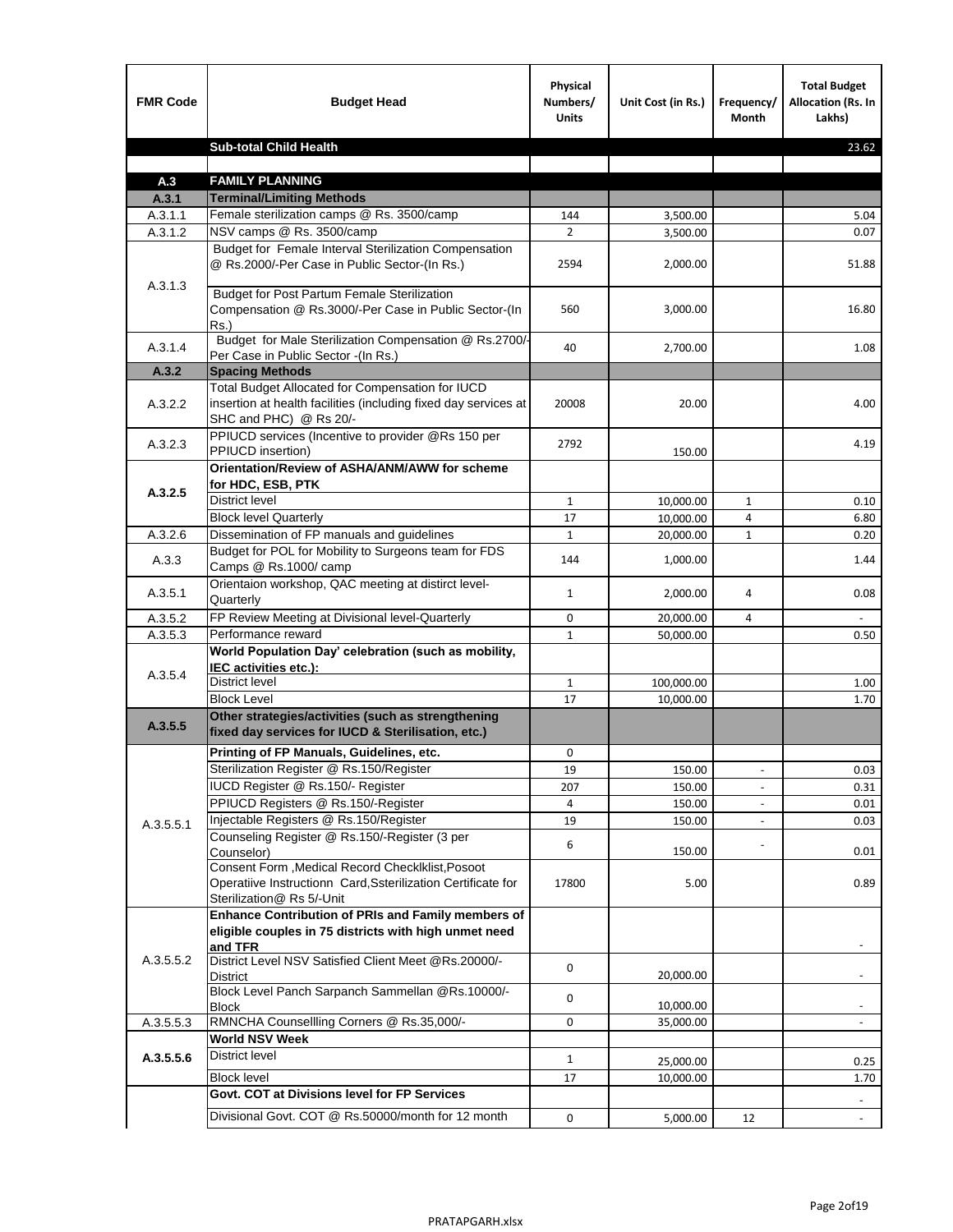| <b>FMR Code</b> | <b>Budget Head</b>                                                                                                                                                           | Physical<br>Numbers/<br><b>Units</b> | Unit Cost (in Rs.) | Frequency/<br>Month | <b>Total Budget</b><br>Allocation (Rs. In<br>Lakhs) |
|-----------------|------------------------------------------------------------------------------------------------------------------------------------------------------------------------------|--------------------------------------|--------------------|---------------------|-----------------------------------------------------|
| A.3.5.5.8       | Exra Incentive for Female Interval Sterilization in Public<br>Sector.-(20% of 80% ELA) @ Rs. 130 per case                                                                    | 519                                  | 130.00             |                     | 0.67                                                |
|                 | Extra Incentive for Male Sterilization in Public Sector-<br>(40% ELA) @ Rs. 155 per case                                                                                     | 16                                   | 155.00             |                     | 0.02                                                |
|                 | <b>Sub-total Family Planning</b>                                                                                                                                             |                                      |                    |                     | 98.80                                               |
|                 | ADOLESCENT HEALTH / RKSK (Rashtriya Kishore                                                                                                                                  |                                      |                    |                     |                                                     |
| A.4             | Swasthya Karyakram)                                                                                                                                                          |                                      |                    |                     |                                                     |
| A.4.1           | <b>Facility based services</b>                                                                                                                                               |                                      |                    |                     |                                                     |
| A.4.1.1         | Orientation meetings-HPD Districts                                                                                                                                           | $\Omega$                             | 9000               | $\mathbf{1}$        |                                                     |
|                 | Review meetings at District level-Quarterly                                                                                                                                  | $\mathbf{1}$                         | 5000               | 4                   | 0.20                                                |
| A.4.1.2         | Establishment of new clinics at DH/Medical college level                                                                                                                     | $\Omega$                             | 50,000.00          |                     |                                                     |
|                 | Operating expenses for existing clinics                                                                                                                                      | 0                                    |                    |                     |                                                     |
|                 | DH & MC level Existing AFHS clinics                                                                                                                                          | 0                                    | 600.00             | 12                  |                                                     |
| A.4.1.4         | DH & MC level AFHS clinics (New)                                                                                                                                             | 0                                    | 600.00             | 6                   | $\overline{\phantom{a}}$                            |
|                 | CHC level Existing AFHS clinics                                                                                                                                              | 0                                    | 400.00             | 12                  | $\overline{\phantom{a}}$                            |
|                 | PHC level existing AFHS clinics                                                                                                                                              | $\Omega$                             | 200.00             | 12                  | $\blacksquare$                                      |
| A.4.1.5         | Mobility support for AH counsellors at MC/DH level AH<br>Clinic at @ Rs 1000 per month for 06 month                                                                          | 0                                    | 1,000.00           | 6                   |                                                     |
|                 | Mobility support for Exsiting AH counsellors at CHC level<br>AH Clinic at @ Rs 1000 per month for 06 month                                                                   | 0                                    | 1,000.00           | 6                   |                                                     |
| A.4.5.7         | <b>WIFS Register</b>                                                                                                                                                         | 17576                                | 100.00             |                     | 17.58                                               |
| A.4.5.8         | <b>NIPI Register</b>                                                                                                                                                         | 14300                                | 100.00             |                     | 14.30                                               |
| A.4.5.9         | <b>WIFS Reporting Formats</b>                                                                                                                                                | 190584                               | 0.50               |                     | 0.95                                                |
|                 |                                                                                                                                                                              |                                      |                    |                     |                                                     |
|                 | <b>Sub-total Adolescent Health</b>                                                                                                                                           |                                      |                    |                     | 33.03                                               |
| A.5             | <b>RBSK</b>                                                                                                                                                                  |                                      |                    |                     |                                                     |
| A.5.1           | <b>Operational Cost of RBSK (Mobility support, DEIC etc)</b>                                                                                                                 |                                      |                    |                     |                                                     |
| A.5.1.2         | Prepare detailed operational plan for RBSK across<br>districts (cost of plan/convergence/monitoring<br>meetings should be kept seperately)                                   |                                      |                    |                     |                                                     |
|                 | One meeting @ Rs. 500 per block for microplan                                                                                                                                | 17                                   | 500.00             |                     | 0.09                                                |
|                 | One orientation meeting for RBSK software                                                                                                                                    | 17                                   | 90.00              |                     | 0.02                                                |
| A.5.1.3         | Mobility support for Mobile health team                                                                                                                                      | 34                                   | 30,000.00          | 12                  | 122.40                                              |
| A.5.1.4         | Operational cost of DEIC                                                                                                                                                     |                                      |                    |                     | 0                                                   |
| A.5.1.5         | New born screening- Inborn error of metabolism (please<br>give details per unit cost of screening, number of children<br>to be screened and the delivery points Add details) |                                      |                    |                     | 0                                                   |
| A.5.1.7         | Spectacle for children                                                                                                                                                       | 3575                                 | 275.00             |                     | 9.83                                                |
| A.5.1.10        | Monitoring Meeting at District level                                                                                                                                         | $\mathbf{1}$                         | 5,000.00           | 3                   | 0.15                                                |
|                 |                                                                                                                                                                              |                                      |                    |                     |                                                     |
|                 | <b>Sub-total RBSK</b>                                                                                                                                                        |                                      |                    |                     | 132.48                                              |
| A.7             | <b>PNDT Activities</b>                                                                                                                                                       |                                      |                    |                     |                                                     |
|                 | <b>Support to PNDT cell</b>                                                                                                                                                  |                                      |                    |                     |                                                     |
|                 | Honorarium of Divisional Level Data Assistant @ Rs.<br>18743 per month for 12 months                                                                                         | 0                                    | 18,743.00          | 12                  |                                                     |
| A.7.1           | Honorarium of District Level Data Assistant @<br>Rs.<br>11025 per month for 12 months                                                                                        | $\mathbf{1}$                         | 11,025.00          | 12                  | 1.32                                                |
|                 | Contingency at Divisional level for PCPNDT Cell                                                                                                                              | 0                                    | 10,000.00          | $\mathbf{1}$        | $\overline{\phantom{a}}$                            |
|                 | Contingency at District level for PCPNDT Cell                                                                                                                                | $\mathbf{1}$                         | 5,000.00           | $\mathbf{1}$        | 0.05                                                |
| A.7.2.2         | Visit of Divisional level Inspection Committee (Including<br>TA/DA)                                                                                                          | 0                                    | 10,000.00          | $\mathbf{1}$        |                                                     |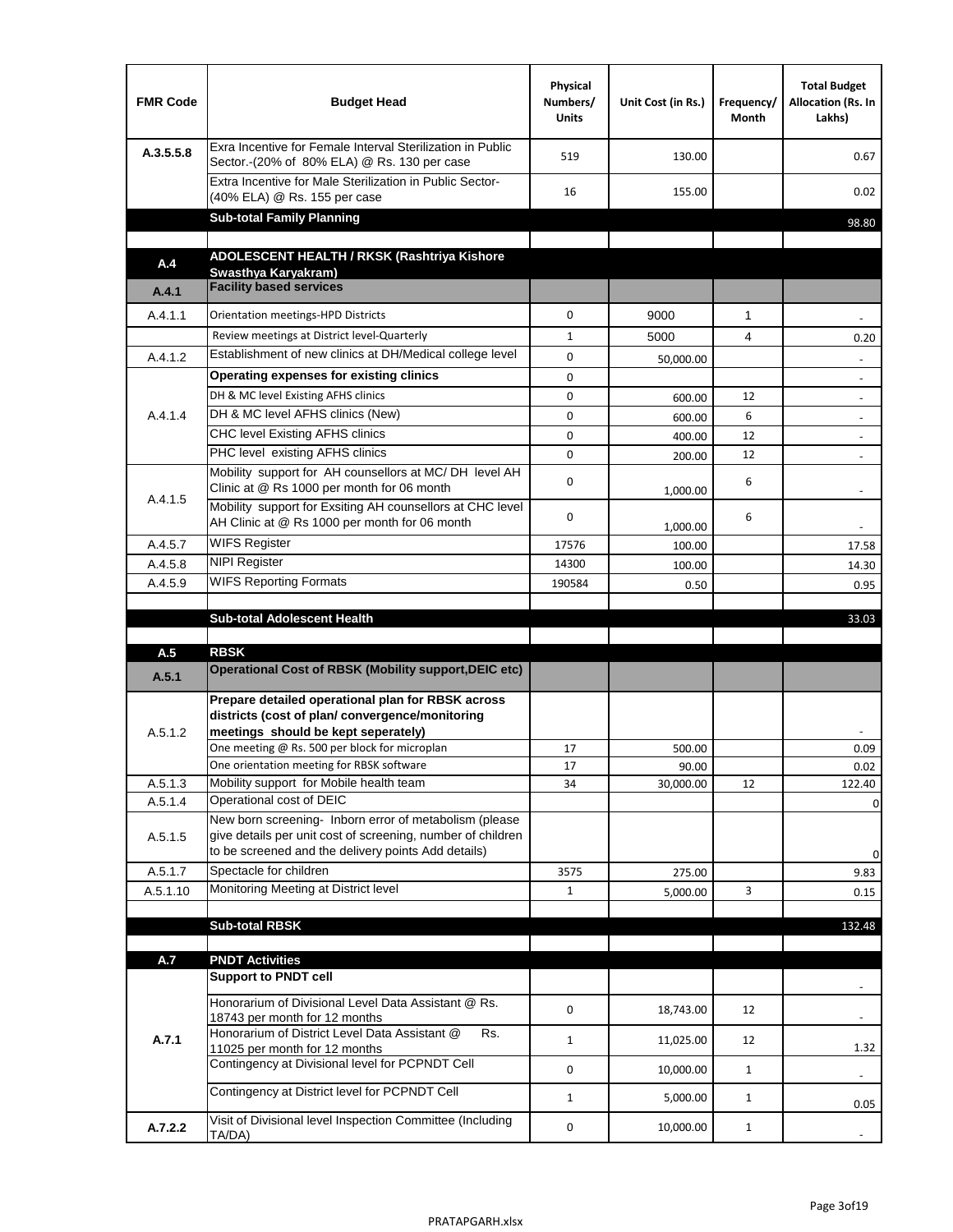| <b>FMR Code</b>      | <b>Budget Head</b>                                                                                                                              | Physical<br>Numbers/<br><b>Units</b> | Unit Cost (in Rs.)     | Frequency/<br>Month | <b>Total Budget</b><br>Allocation (Rs. In<br>Lakhs) |
|----------------------|-------------------------------------------------------------------------------------------------------------------------------------------------|--------------------------------------|------------------------|---------------------|-----------------------------------------------------|
| A.7.2.5              | Orientation of Member of District advisory Committee at<br><b>Divisional Level</b>                                                              | $\Omega$                             | 200,000.00             | $\mathbf{1}$        | $\overline{\phantom{a}}$                            |
| A.7.2.9              | Capacity building of DGCS, CJM, District officers, Nodal<br>Officers, Ultrasound Owners, ASHA and AWWs<br>workshop at Districts and Block level |                                      |                        |                     |                                                     |
|                      | <b>District level</b>                                                                                                                           | $\mathbf{1}$                         | 10,000.00              | $\mathbf{1}$        | 0.10                                                |
|                      | <b>Block level</b>                                                                                                                              | 17                                   | 5,000.00               | $\mathbf{1}$        | 0.85                                                |
|                      | <b>Sub-total PNDT activities</b>                                                                                                                |                                      |                        |                     | 2.32                                                |
|                      |                                                                                                                                                 |                                      |                        |                     |                                                     |
| A.8                  | <b>Human Resources</b>                                                                                                                          |                                      |                        |                     |                                                     |
| A.8.1                | <b>Contractual Staff &amp; Services</b>                                                                                                         |                                      |                        |                     |                                                     |
| A.8.1.1<br>A.8.1.1.1 | <b>ANMs, Supervisory Nurses, LHVs</b><br><b>ANMs</b>                                                                                            |                                      |                        |                     |                                                     |
|                      | Honorarium of ANMs (New)                                                                                                                        | 0                                    |                        | 6                   |                                                     |
| A.8.1.1.1.a          | Honorarium of ANMs (Existing)                                                                                                                   | $\overline{2}$                       | 11,550.00<br>11,550.00 | 12                  | $\overline{\phantom{a}}$<br>2.77                    |
|                      | Honorarium of ANMs (New)                                                                                                                        | 16                                   | 11,550.00              | 6                   | 11.09                                               |
| A.8.1.1.1.f          | Honorarium of ANMs (Existing)                                                                                                                   | 82                                   | 11,550.00              | 12                  | 113.65                                              |
| A.8.1.1.2            | <b>Staff Nurses</b>                                                                                                                             |                                      |                        |                     |                                                     |
| A.8.1.1.2.a          | <b>DH</b>                                                                                                                                       |                                      |                        |                     | $\frac{1}{2}$                                       |
|                      | Honorarium of SNs (New)                                                                                                                         | 0                                    | 19,060.00              | 6                   |                                                     |
| A.8.1.1.2.b          | Honorarium of SNs (Existing)                                                                                                                    | 54                                   | 19,060.00              | 12                  | 123.51                                              |
|                      | <b>Staff Nurse-NRC</b>                                                                                                                          |                                      |                        |                     |                                                     |
|                      | Old, SNs @19060/Month for 12 months                                                                                                             | 4                                    | 19,060.00              | 12                  | 9.15                                                |
|                      | New, SNs @18150 per Month                                                                                                                       | 0                                    | 18,150.00              | 6                   |                                                     |
|                      | <b>Staff Nurse-SNCU</b>                                                                                                                         |                                      |                        |                     |                                                     |
| A.8.1.1.2.f          | Exiting Staff Nurse Honorarium @ Rs.19060/- p.m. for 12<br>months                                                                               | 6                                    | 19,060.00              | 12                  | 13.72                                               |
|                      | New Staff Nurse Honorarium @ Rs.18150/- p.m. for 6 months                                                                                       | $\overline{2}$                       | 18,150.00              | 6                   | 2.18                                                |
|                      | <b>Staff Nurse-NBSU</b>                                                                                                                         |                                      |                        |                     |                                                     |
|                      | Staff Nurse Honorarium @ Rs.18150/- p.m. (For 6 Months)<br>Human Resource Pediatric Intencive Care unit (PICU)                                  | 6                                    | 18,150.00              | 12                  | 13.07                                               |
|                      |                                                                                                                                                 |                                      |                        |                     |                                                     |
| A.8.1.1.2.g          | Staff Nurses Honorarium @ Rs. 18,150 per months for 12<br>months                                                                                | 0                                    | 18,150.00              | 12                  |                                                     |
| A.8.1.2.1            | <b>Laboratory Technicians</b>                                                                                                                   |                                      |                        |                     |                                                     |
| A.8.1.2.1.a          | Honorarium of Laboratory Technician                                                                                                             |                                      |                        |                     | 26.86                                               |
| A.8.1.3              | <b>Specialists</b>                                                                                                                              |                                      |                        |                     |                                                     |
| A.8.1.3.1.b          | Honorarium of Contractual Gynaecologists/Surgeons                                                                                               | $\mathbf{1}$                         | 80,000.00              | 12                  | 9.60                                                |
| A.8.1.3.3            | Anesthetists                                                                                                                                    |                                      |                        |                     |                                                     |
| A.8.1.3.3.b          | Honorarium of Contractual Anesthetists                                                                                                          | 0                                    | 80,000.00              | 12                  | $\overline{\phantom{a}}$                            |
| A.8.1.3.5            | Specialists for CH (Pediatrician etc) in SNCU, NBSU, NRC                                                                                        |                                      |                        |                     |                                                     |
|                      | Existing @ 78650/month for 12 Months                                                                                                            | $\overline{2}$                       | 78,650.00              | 12                  | 18.88                                               |
| A.8.1.3.5.d          | New Peadiatrician Honorarium @ Rs.71500/- p.m. for 6<br>months                                                                                  | $\mathbf{1}$                         | 71,500.00              | 6                   | 4.29                                                |
| A.8.1.3.7            | Dental surgeons and dentists                                                                                                                    |                                      |                        |                     |                                                     |
| A.8.1.3.7.a          | Honorarium of Dental Surgen                                                                                                                     |                                      |                        |                     | 10.05                                               |
| A.8.1.5              | <b>Medical Officers</b>                                                                                                                         |                                      |                        |                     |                                                     |
| A.8.1.5.2            | Honorarium of Medical Officers (New)                                                                                                            | $\overline{7}$                       | 41,580.00              | $\overline{2}$      | 5.82                                                |
|                      | Honorarium of Medical Officers (Existing)                                                                                                       | $\overline{2}$                       | 41,580.00              | 12                  | 9.98                                                |
|                      | MOs for SNCU/ NBSU/NRC etc                                                                                                                      |                                      |                        |                     |                                                     |
| A.8.1.5.6            | Old, MO @41580 per Month                                                                                                                        | $1\,$                                | 41,580.00              | 12                  | 4.99                                                |
|                      | New, Mo@39600 Per Month                                                                                                                         | 0                                    | 39,600.00              | 6                   | $\overline{\phantom{a}}$                            |
|                      | Human Resource Pediatric Intencive Care unit (PICU)                                                                                             |                                      |                        |                     |                                                     |
|                      | Existing, MO Honorarium @ Rs/41580/ Month for 12 Months                                                                                         | $\mathbf 0$                          | 41,580.00              | 12                  |                                                     |
| A.8.1.5.7            | New, MO Honorarium @ Rs. 39600 / Month for 6 Months                                                                                             | 0                                    | 39,600.00              | 6                   |                                                     |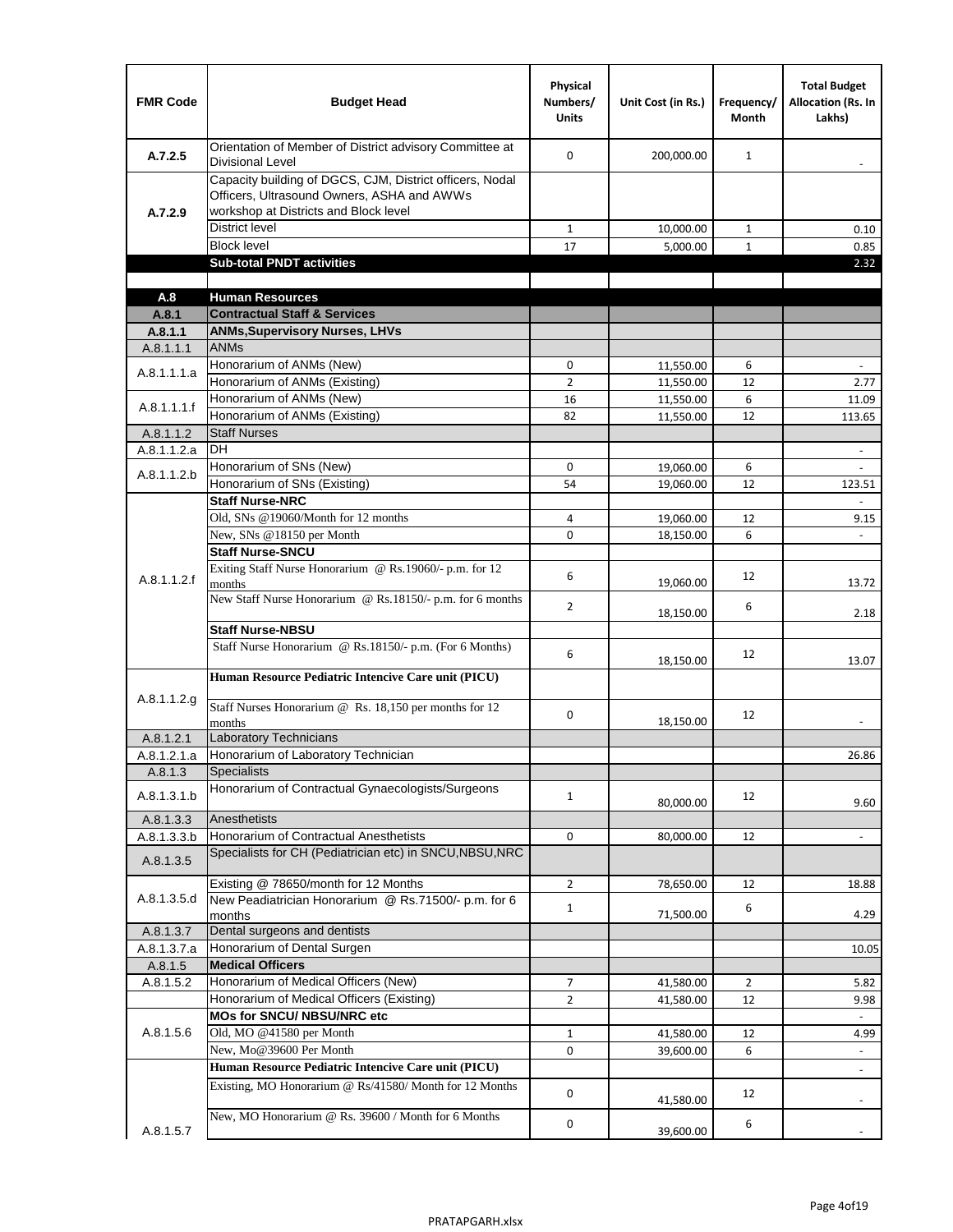| <b>FMR Code</b> | <b>Budget Head</b>                                                            | Physical<br>Numbers/<br><b>Units</b> | Unit Cost (in Rs.)     | Frequency/<br>Month | <b>Total Budget</b><br>Allocation (Rs. In<br>Lakhs) |
|-----------------|-------------------------------------------------------------------------------|--------------------------------------|------------------------|---------------------|-----------------------------------------------------|
|                 | Medical Officer/Training Coordinator, Honorarium at                           |                                      |                        |                     |                                                     |
|                 | <b>Medical College</b><br>Old, Trg. Coord. @41580/month for 12 Month          | $\mathbf 0$                          | 41,580.00              | 12                  | $\overline{\phantom{a}}$                            |
|                 | New, Trg. Coord.@39600/month for 6 Month                                      | $\Omega$                             | 39,600.00              | 6                   |                                                     |
| A.8.1.7.2       | Honorarium of X-Ray Technician for 12 months                                  |                                      |                        |                     | 6.93                                                |
| A.8.1.7.4       | RBSK teams (Exclusive mobile health team & DEIC<br>Staff)                     |                                      |                        |                     |                                                     |
|                 | <b>MOs- AYUSH/MBBS</b>                                                        |                                      |                        |                     |                                                     |
|                 | <b>Honoraria Existing MBBS</b>                                                | 4                                    | 41,675.00              | 12                  | 20.00                                               |
|                 | Honoraria New MBBS                                                            | 0                                    | 37,800.00              | 6                   | $\blacksquare$                                      |
| A.8.1.7.4.1     | Honoraria - BDS                                                               | 13                                   | 40,516.00              | 12                  | 63.20                                               |
|                 | Honoraria - AYUSH (Existing)<br>Honoraria - AYUSH recruited upto March 16     | 17<br>34                             | 27,783.00              | 12<br>12            | 56.68<br>107.96                                     |
|                 | Honoraria - AYUSH New                                                         | $\mathbf 0$                          | 26,460.00<br>25,200.00 | 6                   |                                                     |
|                 | <b>Staff Nurse</b>                                                            | $\Omega$                             |                        |                     | $\overline{\phantom{a}}$                            |
|                 | Honoraria - Staff Nurse                                                       | 10                                   | 19,100.00              | 12                  | 22.92                                               |
|                 | <b>ANM</b>                                                                    |                                      |                        |                     |                                                     |
| A.8.1.7.4.2     | Honoraria - ANMs (Existing)                                                   | 15                                   | 11,576.00              | 12                  | 20.84                                               |
|                 | Honoraria - ANM (Recruited upto March 16)                                     | 9                                    | 11,025.00              | 12                  | 11.91                                               |
|                 | Honoraria - ANM (New)                                                         | 0                                    | 10,500.00              | 6                   |                                                     |
|                 | Paramedical                                                                   | $\mathbf 0$                          |                        |                     | $\blacksquare$                                      |
|                 | Honoraria - Paramedical                                                       | 30                                   | 13,753.00              | 12                  | 49.51                                               |
|                 | <b>Pharmacists</b>                                                            | $\mathbf 0$                          |                        |                     |                                                     |
| A.8.1.7.4.3     | Honoraria - Pharmacist (Existing)                                             | 0                                    | 14,884.00              | 12                  | $\overline{\phantom{a}}$                            |
|                 | Honoraria - Pharmacist (Recruited upto March 16)                              | 4                                    | 14,175.00              | 12                  | 6.80                                                |
|                 | Honoraria - Pharmacist (New)                                                  | $\mathbf 0$                          | 13,500.00              | 6                   | $\overline{a}$                                      |
|                 | Sub Total RBSK mobile teams                                                   | $\Omega$                             |                        |                     | $\overline{\phantom{a}}$                            |
| A.8.1.7.5       | <b>Others</b>                                                                 |                                      |                        |                     |                                                     |
| A.8.1.7.5.1     | Honorarium of RMNCH/FP Counselors @ Rs.10760/- for<br>12 months               | $\overline{2}$                       | 10,760.00              | 12                  | 2.58                                                |
|                 | <b>Adolescent Health counselors</b>                                           |                                      |                        |                     | $\overline{\phantom{a}}$                            |
|                 | AH counselors at DH level (1st & 2nd phase)                                   | 0                                    | 13,891.00              | 12                  | $\overline{\phantom{a}}$                            |
| A.8.1.7.5.2     | AH counselors DH level of 3nd phase                                           | $\mathbf 0$                          | 13,230.00              | 12                  | $\overline{\phantom{a}}$                            |
|                 | AH counselors at DH/MC level (New)                                            | 0                                    | 12,600.00              | 12                  | $\blacksquare$                                      |
|                 | AH counsellors at CHC level                                                   | $\mathbf 0$                          | 13,230.00              | 6                   | ÷,                                                  |
|                 | <b>Nutriionist</b>                                                            | 0                                    |                        |                     | $\overline{\phantom{a}}$                            |
| A.8.1.7.5.4     | Old, Nutrist. @17325 per Month for 12 months                                  | $\mathbf{1}$                         | 17,325.00              | 12                  | 2.08                                                |
|                 | New, Nutrist. $@16500$ per Month for 6 months                                 | 0                                    | 16,500.00              | 6                   |                                                     |
|                 | <b>HR for Cold Chain</b>                                                      | 0                                    |                        |                     |                                                     |
|                 | Hononarium of Cold Chain Handlers at Division level                           | 0                                    | 11,430.00              | 12                  |                                                     |
|                 | Hononarium of Cold Chain Handlers at District level                           | 1                                    | 11,430.00              | 12                  | 1.37                                                |
|                 | Hononarium of Technician (Refeigator Machenic) at                             | 0                                    | 19,060.00              | 12                  |                                                     |
|                 | <b>Division level</b><br>Technician (Refeigator Machenic) at District level   | 0                                    | 19,060.00              | 12                  | $\overline{\phantom{a}}$<br>$\blacksquare$          |
| A.8.1.7.7       | Honararium of Vaccince Strore Keeper at Division level                        |                                      |                        |                     |                                                     |
|                 |                                                                               | 0                                    | 25,410.00              | 12                  | $\overline{\phantom{a}}$                            |
|                 | Honararium of Vaccince Van Driver at Division level                           | 0                                    | 19,060.00              | 12                  | $\overline{\phantom{a}}$                            |
|                 | <b>HR for Blood Bank Storage/Unit</b><br>Man Power Support at 89 Blood Banks  |                                      |                        |                     |                                                     |
|                 | Man Power Support at 118 Blood Storage Centre                                 |                                      |                        |                     | 22.87                                               |
|                 |                                                                               |                                      |                        |                     | 14.40                                               |
|                 | Manpower support of 18 BCTV                                                   |                                      |                        |                     | 0.00                                                |
| A.8.1.7.8       | Staff for Training Institutes/ SIHFW/ Nursing Training                        |                                      |                        |                     | 0                                                   |
|                 | Incentive/ Awards etc. to SN, ANMs etc.                                       |                                      |                        |                     | $\overline{\phantom{a}}$                            |
|                 | SBA Trained ANMs at L1 SCs from 6th delivery every month                      | $\mathbf 0$                          | 300.00                 |                     | $\blacksquare$                                      |
|                 | SBA Trained ANMs/SNs at APHCs/PHCs starting from 16th<br>Delivery every month | 0                                    | 300.00                 |                     |                                                     |
| A.8.1.8         | SBA Trained ANMs/SNs at Non FRU CHCs/BPHCs starting from                      | 0                                    |                        |                     |                                                     |
|                 | 51st Delivery every month                                                     |                                      | 300.00                 |                     |                                                     |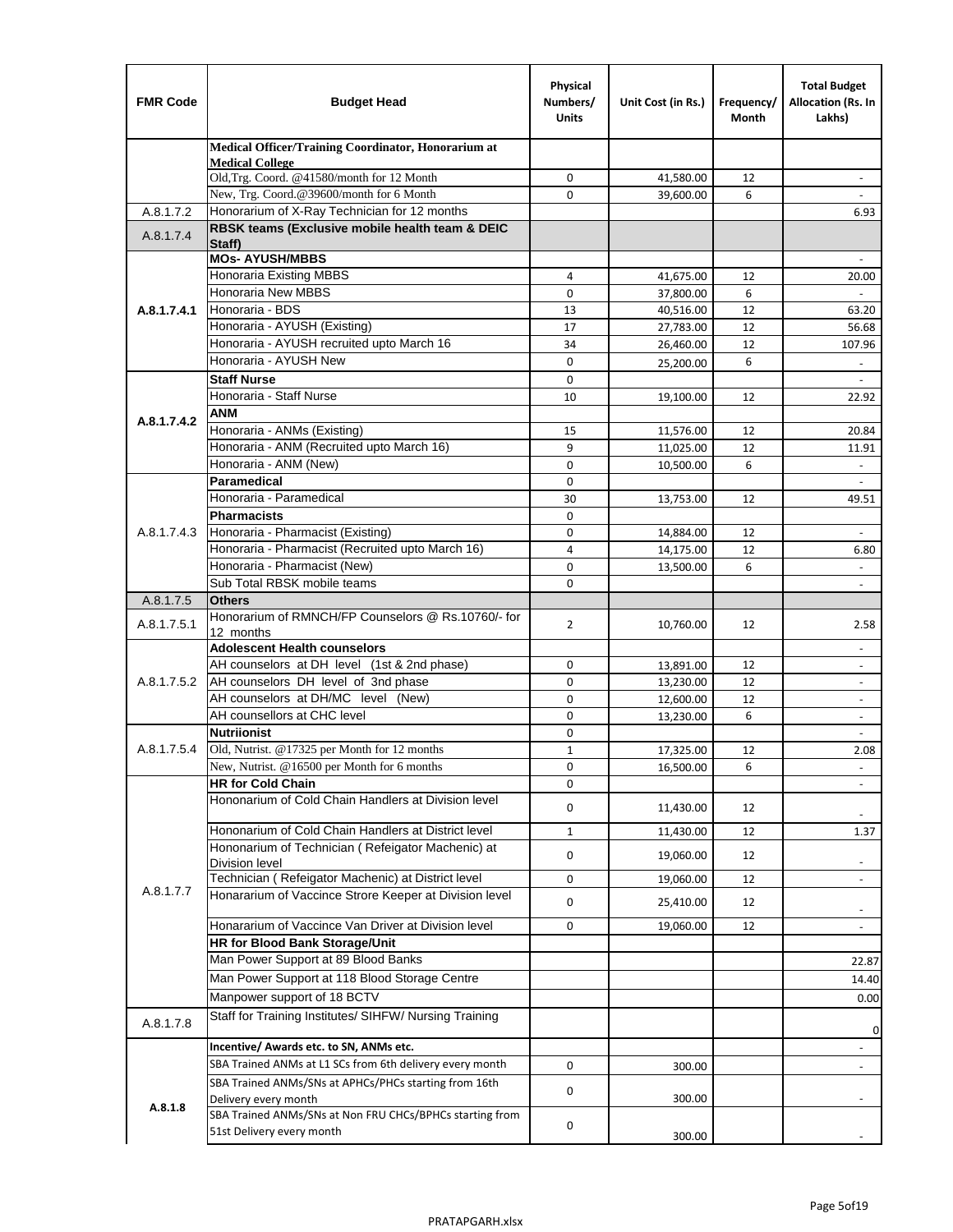| <b>FMR Code</b>  | <b>Budget Head</b>                                                                                      | Physical<br>Numbers/<br><b>Units</b> | Unit Cost (in Rs.)   | Frequency/<br>Month | <b>Total Budget</b><br>Allocation (Rs. In<br>Lakhs) |
|------------------|---------------------------------------------------------------------------------------------------------|--------------------------------------|----------------------|---------------------|-----------------------------------------------------|
|                  | Incentives for EMOC teams at below District level starting from<br>6th CS every month @Rs 3000/CS       | $\mathbf 0$                          | 3,000.00             |                     |                                                     |
| A.8.1.9          | Honorarium of Data Entry Operator at DH                                                                 |                                      |                      |                     | 1.83                                                |
| A.8.1.10         | <b>Other Incentives Schemes (PI.Specify)</b>                                                            |                                      |                      |                     |                                                     |
| A.8.1.10.1       | Fixed difficult area Incentive                                                                          | $\mathbf 0$                          |                      |                     |                                                     |
| A.8.1.10.2       | FRU Operationalization for Gynae & anaesthetist<br>specialist on call from govt sector for NHPDs & HPDs | 80                                   | 3,000.00             |                     | 2.40                                                |
| A.8.1.10.3       | FRU Operationalization Gynaecologists specialist on call<br>for NHPDs & HPDs                            | 40                                   | 4,500.00             |                     | 1.80                                                |
| A.8.1.10.4       | FRU Operationalization anaesthetist specialist on call for<br><b>NHPDs &amp; HPDs</b>                   | 80                                   | 3,000.00             |                     | 2.40                                                |
| A.8.1.10.5       | Performance based Incentives to RMNCH+A Counsellors<br>in Family Planning @ Rs.50/ client               | 120                                  | 50.00                |                     | 0.06                                                |
| A.8.1.11         | <b>Support Staff for Health Facilities</b>                                                              |                                      |                      |                     |                                                     |
|                  | <b>HR-NRC</b>                                                                                           |                                      |                      |                     | $\qquad \qquad \blacksquare$                        |
|                  | Cook                                                                                                    |                                      |                      |                     |                                                     |
|                  | Old, Cook @7500 per Month for 12 months                                                                 | $\mathbf{1}$                         | 7,500.00             | 12                  | 0.90                                                |
|                  | New, Cook @7500 per Month for 6 months                                                                  | 0                                    | 7,500.00             | 6                   | $\Box$                                              |
|                  | <b>Care Taker</b><br>Old, Caretaker @6400 per Month for 12 months                                       |                                      |                      |                     |                                                     |
|                  | New, Caretaker @6400 per Month for 6 months                                                             | $\mathbf{1}$<br>0                    | 6,400.00             | 12<br>6             | 0.77<br>÷,                                          |
|                  | <b>Cleaner</b>                                                                                          |                                      | 6,400.00             |                     |                                                     |
|                  | Old, Cleaner @6400 per Month for 12 months                                                              | $\mathbf{1}$                         |                      | 12                  |                                                     |
|                  | New, Cleaner @6400 per Month for 6 months                                                               | $\mathbf 0$                          | 6,400.00<br>6,400.00 | 6                   | 0.77                                                |
|                  | <b>HR-SNCU</b>                                                                                          |                                      |                      |                     |                                                     |
| A.8.1.11.f       | Cleaner/ Ward Ayah/Security Guard                                                                       |                                      |                      |                     |                                                     |
|                  | Existing CL/WA Honorarium @ Rs. 6400/monty for 12<br>months                                             | 3                                    | 6,400.00             | 12                  | 2.30                                                |
|                  | New CL/WA/SG Honorarium @ Rs. 6400/month for 6<br>month                                                 | 6                                    | 6,400.00             | 6                   | 2.30                                                |
|                  | <b>Data Entry Oprator</b>                                                                               |                                      |                      |                     |                                                     |
|                  | old DEO Honorarium @ Rs.12000/- p.m. for 12 months                                                      | $\mathbf{1}$                         | 12,000.00            | 12                  | 1.44                                                |
|                  | New DEO Honorarium @ Rs.12000/- p.m. for 6 months                                                       | 0                                    | 12,000.00            | 6                   |                                                     |
|                  | Human Resource Pediatric Intencive Care unit (PICU)                                                     |                                      |                      |                     |                                                     |
|                  | Ward Aaya/Sweeper Honorarium @ Rs. 6400/Month for 6                                                     |                                      |                      |                     |                                                     |
|                  | months                                                                                                  | 0                                    | 6,400.00             | 6                   |                                                     |
|                  | Sub-total HR                                                                                            |                                      |                      |                     | 806.64                                              |
|                  |                                                                                                         |                                      |                      |                     |                                                     |
| A.9              | <b>TRAINING</b><br>Skill lab                                                                            |                                      |                      |                     |                                                     |
| A.9.1<br>A.9.1.3 | Training Motivation and follow up visit                                                                 |                                      |                      |                     | 0                                                   |
| A.9.3            | <b>Maternal Health Training</b>                                                                         |                                      |                      |                     | $\blacksquare$                                      |
| A.9.3.1.4        | Training of ANMs / LHVs in SBA                                                                          |                                      |                      |                     | $\overline{\phantom{a}}$                            |
| A.9.3.7          | Other maternal health training (please specify)                                                         |                                      |                      |                     |                                                     |
| A.9.3.7.1        | MDR training of District and Block level officials                                                      | 4                                    | 22,950.00            |                     | 0.92                                                |
| A.9.3.7.5        | ANM Training on new ANC guidelines and HRPs                                                             |                                      |                      |                     |                                                     |
|                  | District level                                                                                          | 4                                    | 29,300.00            |                     | 1.17                                                |
|                  | <b>Block Level</b>                                                                                      | 17                                   | 31,050.00            |                     | 5.28                                                |
| A.9.10           | <b>Training (Nursing)</b>                                                                               |                                      |                      |                     | $\blacksquare$                                      |
| A.9.10.1         | Strengthening of Existing Training Institutions/Nursing School<br>excluding infrastructure and HR.      | 0                                    | 4,300,000.00         |                     |                                                     |
| A.9.10.2         | New Training Institutions/School                                                                        | $\mathbf{1}$                         | 152,000.00           |                     | 1.52                                                |
|                  | <b>National Dewarming Day</b>                                                                           |                                      |                      |                     |                                                     |
| A.9.11.3         | Orientaion meeting-District level                                                                       | 1                                    | 5000                 | $\overline{2}$      | 0.10                                                |
|                  | Orientaion meeting-Block level                                                                          | 17                                   | 7500                 | $\overline{2}$      | 2.55                                                |
| A.9.12           | <b>RBSK training</b>                                                                                    |                                      |                      |                     |                                                     |
| A.9.12.1         | RBSK Training -Training of Mobile health team -<br>technical and managerial (5 days)                    |                                      |                      |                     | 0                                                   |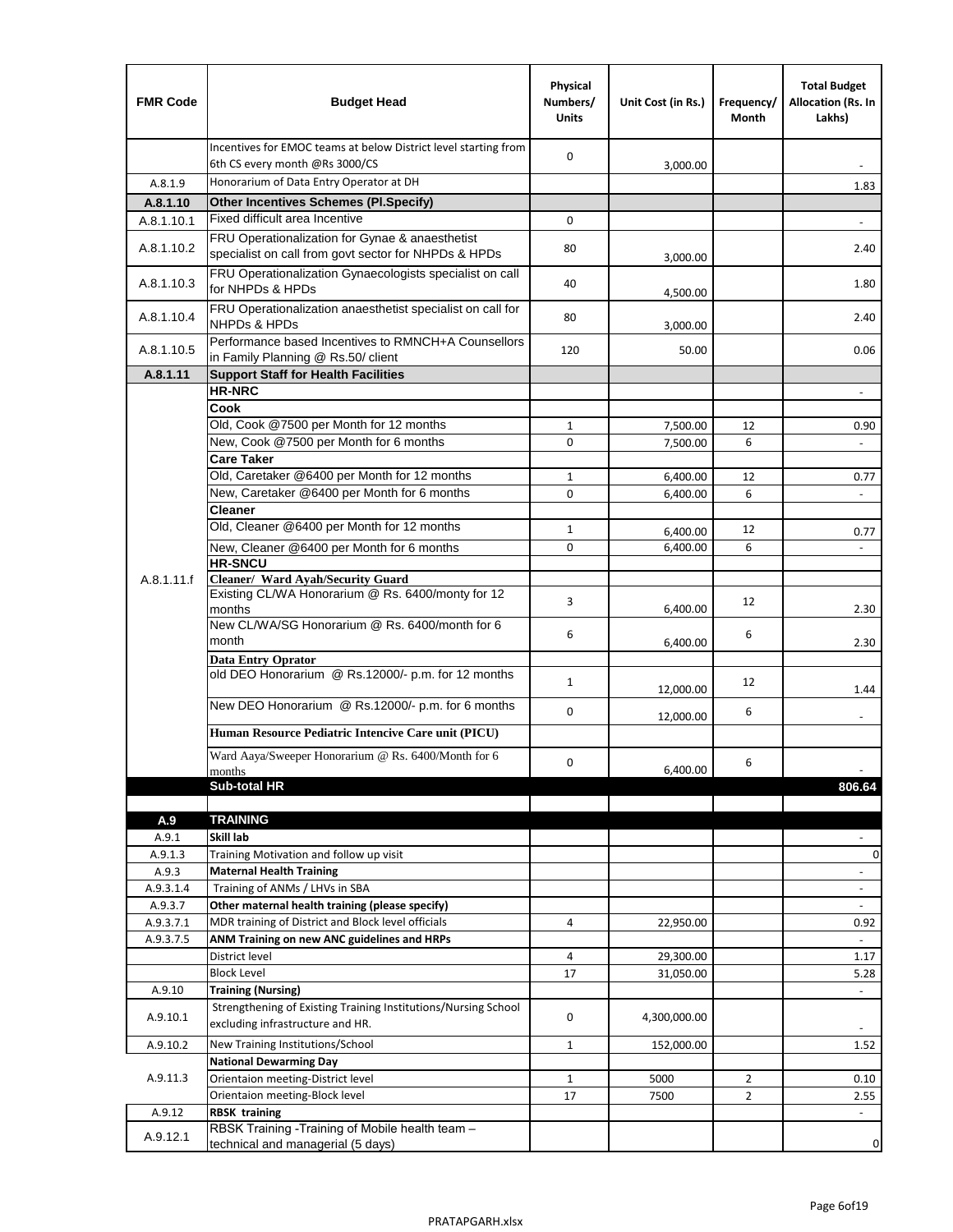| <b>FMR Code</b>        | <b>Budget Head</b>                                                                                     | Physical<br>Numbers/<br><b>Units</b> | Unit Cost (in Rs.) | Frequency/<br><b>Month</b> | <b>Total Budget</b><br>Allocation (Rs. In<br>Lakhs) |
|------------------------|--------------------------------------------------------------------------------------------------------|--------------------------------------|--------------------|----------------------------|-----------------------------------------------------|
|                        |                                                                                                        |                                      |                    |                            |                                                     |
|                        | <b>Sub-total Training</b>                                                                              |                                      |                    |                            | 11.54                                               |
| A.10                   | <b>PROGRAMME MANAGEMENT</b>                                                                            |                                      |                    |                            |                                                     |
| A.10.2                 | Contractual Staff for DPMSU recruited and in position                                                  |                                      |                    |                            |                                                     |
| A.10.2.1               | District Programme Manager                                                                             | $\mathbf{1}$                         | 39,690.00          | 12                         | 4.76                                                |
| A.10.2.2               | District Accounts Manager                                                                              | 1                                    | 32,303.00          | 12                         | 3.88                                                |
| A.10.2.3               | District Data Manager                                                                                  | $\mathbf{1}$                         | 22,050.00          | 12                         | 2.65                                                |
| A.10.2.4               | Consultants/ Programme Officers (Kindly Specify)                                                       | $\mathbf 0$                          |                    |                            |                                                     |
|                        | Honorarium of RKSK Coordinator                                                                         | 0                                    | 25,000.00          | 9                          | $\overline{\phantom{a}}$                            |
| A.10.2.5               | Accountants                                                                                            | 0                                    |                    |                            |                                                     |
| A.10.2.6               | Data Entry Operators                                                                                   | 0                                    |                    |                            | $\overline{\phantom{a}}$                            |
| A.10.2.7               | Support Staff (Kindly Specify)                                                                         | $\mathbf{1}$                         | 8,269.00           | 12                         | 0.99                                                |
| A.10.2.8.1             | Operational Cost for DPMU unit                                                                         | $\mathbf{1}$                         | 89,250.00          | 12                         | 10.71                                               |
| A.10.2.8.5             | <b>DEIC Managers</b>                                                                                   | $\mathbf 0$                          | 33,000.00          | 10                         |                                                     |
| A.10.3                 | <b>Strengthening of Block PMU</b>                                                                      |                                      |                    |                            |                                                     |
| A.10.3.1               | <b>Block Programme Manager</b>                                                                         |                                      |                    |                            | 49.48                                               |
| A.10.3.2               | <b>Block Accounts Manager</b>                                                                          |                                      | 12,128.00          | 12                         | 24.74                                               |
| A.10.3.7.1             | Operational Cost for BPMU unit<br><b>Concurrent Audit system</b>                                       | 17                                   | 15,000.00          | 12                         | 30.60                                               |
| A.10.6                 | Monthly Concurrent Audit                                                                               | $\mathbf{1}$                         | 4,500.00           | 12                         | 0.54                                                |
|                        | <b>Block Spesific Work</b>                                                                             | 17                                   | 500.00             | 12                         | 1.02                                                |
| A.10.7                 | <b>Mobility Support, Field Visits</b>                                                                  |                                      |                    |                            |                                                     |
| A.10.7.2               | <b>DPMU/District</b>                                                                                   | $\overline{2}$                       | 30,000.00          | 12                         | 7.20                                                |
| A.10.7.3               | <b>BPMU/Block</b>                                                                                      | 17                                   | 30,000.00          | 12                         | 61.20                                               |
| A.10.8.1               | Vehicles for Divisional / AD office                                                                    | 0                                    | 30,000.00          | 12                         |                                                     |
|                        | <b>Sub-total Programme Management</b>                                                                  |                                      |                    |                            |                                                     |
|                        |                                                                                                        |                                      |                    |                            | 197.77                                              |
|                        | Total of RMNCH+A                                                                                       |                                      |                    |                            | 2,903.86                                            |
|                        |                                                                                                        |                                      |                    |                            |                                                     |
| в                      | Additionalities under NRHM (Mission Flexible Pool)                                                     |                                      |                    |                            |                                                     |
| <b>B1</b>              | <b>ASHA</b>                                                                                            |                                      |                    |                            |                                                     |
| B1.1.1.3               | <b>Supplementary training for ASHAs</b>                                                                |                                      |                    |                            |                                                     |
|                        | TOT of ASHA Trainer- I round (at RHFWTC)                                                               |                                      |                    |                            |                                                     |
| B <sub>1.1.1.3.1</sub> | Batch cost+Equipment+Module+ Monitoring Visit                                                          |                                      |                    |                            |                                                     |
| B1.1.1.3.2             | TOT of ASHA Trainers -II Round (at RHFWTC)                                                             |                                      |                    |                            |                                                     |
| B1.1.1.4               | Post training support and supervision                                                                  |                                      |                    |                            | $\sim$                                              |
|                        | Supervision costs by ASHA facilitators<br>(12 months)                                                  |                                      |                    |                            | 85.20                                               |
| B1.1.1.4.1             | Supervision costs by ASHA facilitators<br>(6 months)                                                   |                                      |                    |                            |                                                     |
|                        |                                                                                                        |                                      |                    |                            |                                                     |
| B1.1.1.4.2             | Monthly review Meeting of ASHA Sangini with BCPM<br>Performance Incentive/Other Incentive to ASHAs (if |                                      |                    |                            | 2.56                                                |
| B <sub>1.1.3</sub>     | any)                                                                                                   |                                      |                    |                            |                                                     |
| B1.1.3.1               | <b>ASHA incentives under Maternal Health</b>                                                           |                                      |                    |                            |                                                     |
| B1.1.3.1.2             | Maternal Death Audit Information                                                                       | 265                                  | 200.00             |                            | 0.53                                                |
| B1.1.3.2               | Incentive to ASHA under Child Health                                                                   |                                      |                    |                            | ÷.                                                  |
| B1.1.3.2.1             | Incentive for Home Based Newborn Care programme                                                        | 99360                                | 250.00             |                            | 248.40                                              |
| B1.1.3.2.4             | Incentive for referral of SAM cases to NRC @ Rs.50/Case                                                | 240                                  | 50.00              |                            | 0.12                                                |
| B1.1.3.2.5             | Incentive for follow up of discharge of SAM children from<br>NRCs @ Rs. 100/ for 4 Follow up           | 240                                  | 100.00             |                            | 0.24                                                |
| B1.1.3.3               | ASHA Incentives under family planning (ESB/ PPIUCD/<br>Others)                                         |                                      |                    |                            |                                                     |
| B1.1.3.3.1             | ASHA PPIUCD incentive for accompanying the client for<br>PPIUCD insertion                              | 2792                                 | 150.00             |                            | 4.19                                                |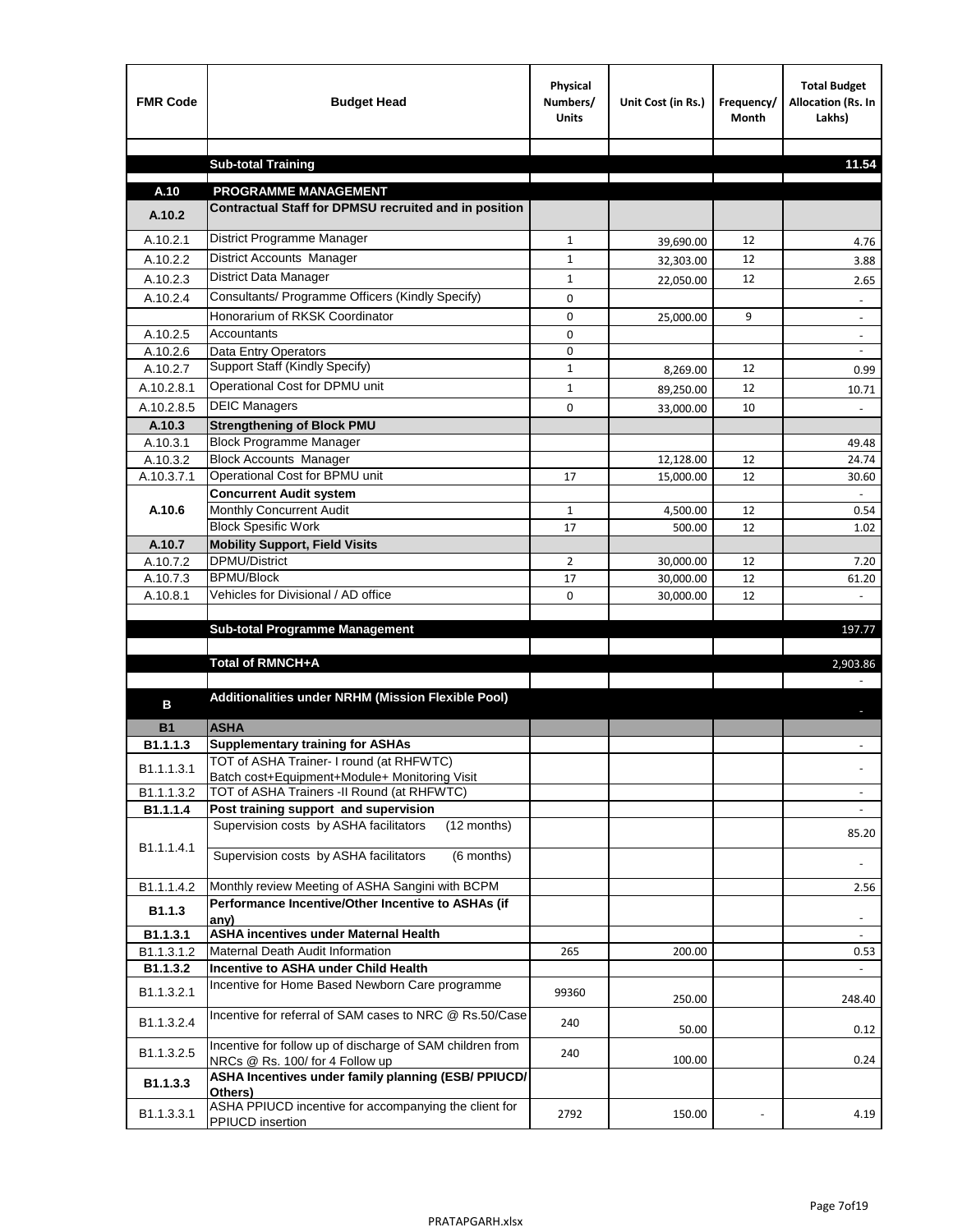| <b>FMR Code</b>            | <b>Budget Head</b>                                                                                                                                                    | Physical<br>Numbers/<br><b>Units</b> | Unit Cost (in Rs.) | Frequency/<br>Month | <b>Total Budget</b><br><b>Allocation (Rs. In</b><br>Lakhs) |
|----------------------------|-----------------------------------------------------------------------------------------------------------------------------------------------------------------------|--------------------------------------|--------------------|---------------------|------------------------------------------------------------|
|                            | ASHA incentive under ESB scheme for promoting<br>spacing of births @ 500/- per ASHA/client                                                                            | 1185                                 | 500.00             |                     | 5.93                                                       |
| B <sub>1.1</sub> , 3, 3, 2 | Spacing for 2 years after marriage @ 500/- per<br>ASHA/client                                                                                                         | 1199                                 | 500.00             |                     | 6.00                                                       |
| B1.1.3.3.3                 | ASHA Incentive under ESB scheme for promoting<br>adoption of limiting method upto two children @ Rs. 1000<br>per client                                               | 1404                                 | 1,000.00           |                     | 14.04                                                      |
| B1.1.3.6                   | <b>ASHA Incentives (other)</b>                                                                                                                                        |                                      |                    |                     |                                                            |
| B <sub>1.1</sub> , 3, 5, 3 | ASHA incentive for NDD for 2 round                                                                                                                                    | 3041                                 | 100.00             | $\overline{2}$      | 6.08                                                       |
| B <sub>1.1</sub> .3.6.1    | Amount to be released for 12 months for Routine<br>activities (4 month incentive for ASHAs those are yet to<br>be placed)                                             |                                      |                    |                     | 340.44                                                     |
| B <sub>1.1</sub> .3.6.4    | Incentive to ASHA Facilitator (12 Months)                                                                                                                             |                                      |                    |                     | 5.11                                                       |
| B <sub>1.1</sub> .3.6.5    | Reimbursement of travel expenses for accompanying a<br>woman to facility for surgical abortion (MVA/EVA) @<br>Rs.150/-per case                                        | 163                                  | 150.00             |                     | 0.24                                                       |
| B <sub>1.1</sub> .3.6.6    | Reimbursement of travel expenses for accompanying a<br>woman to facility for medical abortion (MMA) @ Rs.225/-<br>per case                                            | 163                                  | 225.00             |                     | 0.37                                                       |
| B1.1.3.6.9                 | ASHA Torch (NO. of ASHA +AF) @ Rs. 262.20                                                                                                                             |                                      |                    |                     | 8.35                                                       |
| B1.1.3.7                   | Other (support provisions to ASHA such as uniform,<br>diary, ASHA Ghar etc)                                                                                           |                                      |                    |                     |                                                            |
| B <sub>1.1</sub> .3.7.2    | ASHA Payment Voucher, Payment Register and VHIR<br>1.@ Rs. 25/ASHA, 2.@Rs.50/AF, 3.@Rs.150/block for<br>ASHa master payment register,<br>4. @Rs.174.5/ASHA/B1.1.3.7.2 |                                      |                    |                     | 6.16                                                       |
| B <sub>1.1</sub> , 3, 7, 4 | ASHA SAREE (TA/DA for Attending monthly meeting) No.<br>of ASHA+AF @ Rs.450                                                                                           |                                      |                    |                     | 14.32                                                      |
| B <sub>1.1</sub> .5.1      | Honorarium of Regional Coordinator                                                                                                                                    |                                      |                    |                     |                                                            |
| B1.1.5.2                   | Honararium of District Community Process Manager                                                                                                                      | $\mathbf{1}$                         | 32,303.00          | 12                  | 3.88                                                       |
| B1.1.5.3                   | Honararium of Block Community Process Manager                                                                                                                         | 17                                   | 12,000.00          | 12                  | 24.48                                                      |
|                            | Mobility cost for ARC/AMG                                                                                                                                             |                                      |                    |                     |                                                            |
| B <sub>1.1.5.4</sub>       | AMG cost                                                                                                                                                              | $\mathbf{1}$                         | 10,000.00          | $\mathbf{1}$        | 0.10                                                       |
|                            | Quarterly BCPM meeting at Divisional Head Quarter @<br>rs. 500/BCPM/qtr.                                                                                              |                                      |                    |                     |                                                            |
|                            |                                                                                                                                                                       |                                      |                    |                     |                                                            |
|                            | <b>Sub Total of ASHA</b>                                                                                                                                              |                                      |                    |                     | 776.72824                                                  |
| B.2                        | <b>Untied Fund</b>                                                                                                                                                    |                                      |                    |                     |                                                            |
| B <sub>2.3</sub>           | <b>CHCs</b>                                                                                                                                                           |                                      |                    |                     | 67.26                                                      |
| B <sub>2.4</sub>           | PHCs                                                                                                                                                                  |                                      |                    |                     | 40.44                                                      |
|                            | <b>Sub Total of Untied Fund</b>                                                                                                                                       |                                      |                    |                     | 107.69877                                                  |
| <b>B9</b>                  | <b>Mainstreaming of AYUSH</b>                                                                                                                                         |                                      |                    |                     |                                                            |
| B.9.1                      | Medical Officers at CHCs/ PHCs (Only AYUSH)                                                                                                                           |                                      |                    |                     |                                                            |
| B.9.1.1                    | <b>DH</b>                                                                                                                                                             | 3                                    | 29,106.00          | 12                  | 10.48                                                      |
| B.9.1.2                    | <b>FRUs</b>                                                                                                                                                           | 4                                    | 29,106.00          | 12                  | 13.97                                                      |
| B.9.1.3                    | Non FRU SDH/ CHC                                                                                                                                                      | 20                                   | 29,106.00          | 12                  | 69.85                                                      |
| B.9.1.4                    | 24 X 7 PHC                                                                                                                                                            | 10                                   | 29,106.00          | 12                  | 34.93                                                      |
| B.9.1.5                    | Non-24 X 7 PHCs/ APHCs                                                                                                                                                | 0                                    | 29,106.00          | 12                  |                                                            |
| B.9.2                      | Other Staff Nurses and Supervisory Nurses/ AYUSH<br>pharmacists (Only AYUSH)                                                                                          |                                      |                    |                     |                                                            |
| B.9.2.1                    | DH                                                                                                                                                                    | $\overline{2}$                       | 10,914.75          | 12                  | 2.62                                                       |
| B.9.2.2                    | <b>FRUs</b>                                                                                                                                                           | $\overline{2}$                       | 10,914.75          | 12                  | 2.62                                                       |
| B.9.2.3                    | Non FRU SDH/ CHC                                                                                                                                                      | 5                                    | 10,914.75          | 12                  | 6.55                                                       |
| B.9.2.4                    | 24 X 7 PHC                                                                                                                                                            | $\mathbf{1}$                         | 10,914.75          | 12                  | 1.31                                                       |
| B.9.2.5                    | Non-24 X 7 PHCs                                                                                                                                                       | $\mathbf{1}$                         | 10,914.75          | 12                  | 1.31                                                       |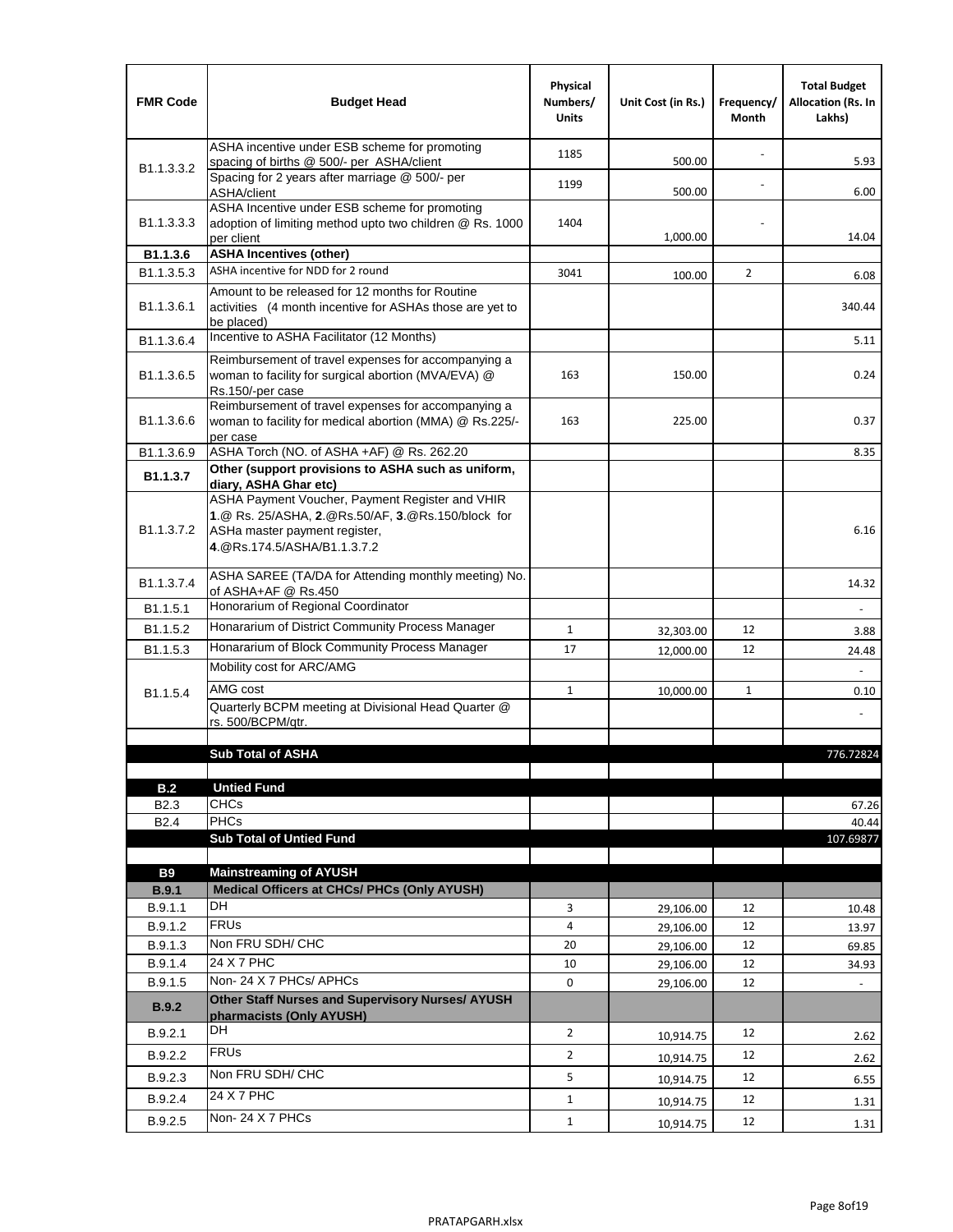| <b>FMR Code</b>   | <b>Budget Head</b>                                                                              | Physical<br>Numbers/<br><b>Units</b> | Unit Cost (in Rs.) | Frequency/<br>Month | <b>Total Budget</b><br>Allocation (Rs. In<br>Lakhs)  |
|-------------------|-------------------------------------------------------------------------------------------------|--------------------------------------|--------------------|---------------------|------------------------------------------------------|
|                   | Panchkarma Unit Lokbabdhu Rajnarayna Joint<br><b>Hospital, Lucknow</b>                          |                                      |                    |                     |                                                      |
| B.9.2.6           | Honararium of Panchkarma Technician (1Male and 1<br>Female)                                     | 0                                    | 10,000.00          | 12                  |                                                      |
|                   | Honorarium of Panchkarma Attendent                                                              | 0                                    | 8,000.00           | 12                  |                                                      |
|                   | Lumpsum amount for Sweeper (Safai Karmi)                                                        |                                      |                    |                     | 0                                                    |
| <b>B9.3</b>       | <b>Other Activities (Excluding HR)</b>                                                          |                                      |                    |                     |                                                      |
| B9.3.1            | Contingency AYUSH wings                                                                         | $\mathbf{1}$                         | 20,000.00          |                     | 0.20                                                 |
| B9.3.3            | Establishment of Panchkarma Unit                                                                |                                      |                    |                     | $\mathbf 0$                                          |
| B9.3.4            | Construction of AYUSH Wing                                                                      | 0                                    | 3,000,000.00       |                     |                                                      |
|                   |                                                                                                 |                                      |                    |                     |                                                      |
|                   | Sub Total of Mainstreaming of AYUSH                                                             |                                      |                    |                     | 143.84                                               |
| <b>B10</b>        | <b>IEC-BCC NRHM</b>                                                                             |                                      |                    |                     |                                                      |
|                   | <b>Girls Child Day</b>                                                                          |                                      |                    |                     |                                                      |
| B.10.3.5          | <b>Division level</b>                                                                           | 0                                    | 50,000.00          | 1                   |                                                      |
|                   | <b>Block level</b>                                                                              | 17                                   | 10,000.00          | $\mathbf{1}$        | 1.70                                                 |
| <b>B.10.7</b>     | Priniting activities (please specify)<br>SM booklet @Rs 20.00 for all ANCs                      |                                      |                    |                     |                                                      |
| B.10.7.1          | MCP card @ Rs 10 for all ANCs                                                                   | 94226<br>94226                       | 20.00<br>10.00     |                     | 18.85<br>9.42                                        |
| <b>B.10.7.4</b>   | <b>Other printing</b>                                                                           |                                      |                    |                     |                                                      |
| B.10.7.4.1        | <b>IEC-BCC Material for NDD</b>                                                                 |                                      |                    |                     |                                                      |
|                   | IEC material, poster, banner @ Rs. 14000 per block for 2<br>round                               | 17                                   | 14000              | $\overline{2}$      | 4.76                                                 |
|                   | Teaching and community hand bills/pumphlets and check<br>list @ Rs. 14000 per block for 2 round | 17                                   | 14000              | $\overline{2}$      | 4.76                                                 |
|                   | 5 Fipchart per block @ Rs. 200 per Flip chart( one time)                                        | 85                                   | 200                | $\mathbf{1}$        | 0.17                                                 |
|                   | AWW and Teacher hand out @ Rs. 7 each for 2 round                                               | 8154                                 | $\overline{7}$     | 2                   | 1.14                                                 |
|                   | ASHA hand out @ Rs. 2 each for 2 round                                                          | 3041                                 | $\overline{2}$     | 2                   | 0.12                                                 |
|                   | <b>AFHC cards</b>                                                                               |                                      |                    |                     |                                                      |
| <b>B.10.7.4.2</b> | For DH & MC level Existing AFHS clinics<br>For CHC level Existing AFHS clinics                  | 0<br>0                               | 0.50<br>0.50       | 2000<br>2000        | $\overline{\phantom{a}}$<br>$\overline{\phantom{a}}$ |
|                   | For PHC level existing AFHS clinics                                                             | 0                                    | 0.50               | 2000                | $\bar{a}$                                            |
|                   | AFHC Register (3 register per clinic)                                                           | 0                                    | 150.00             | $\mathbf{1}$        | $\blacksquare$                                       |
|                   | Printing of RBSK card and registers                                                             | 0                                    |                    |                     |                                                      |
|                   | MHT Register for AWC<br>MHT Register for School                                                 | 238                                  | 100.00             | $\mathbf{1}$        | 0.24                                                 |
|                   | (Class-1 to 12)                                                                                 | 1260                                 | 100.00             | $\mathbf{1}$        | 1.26                                                 |
| B.10.7.4.3        | RBSK Format (microplan, reporting) @ Rs. 3000/ per                                              | 17                                   |                    | $\mathbf{1}$        |                                                      |
|                   | block<br>RBSK card for children of AWC and School                                               |                                      | 3,000.00           |                     | 0.51                                                 |
|                   | AWC (Twice in year)                                                                             | 118752                               | 1.20               |                     | 1.43                                                 |
|                   | School (Class 1 to 12)                                                                          | 630236                               | 0.75               |                     | 4.73                                                 |
|                   | <b>Sub Total IEC</b>                                                                            |                                      |                    |                     |                                                      |
|                   |                                                                                                 |                                      |                    |                     | 49.08                                                |
| <b>B.11</b>       |                                                                                                 |                                      |                    |                     |                                                      |
| B.11.2.5          | Recurring support of 18 BCTV                                                                    |                                      |                    |                     | 0                                                    |
|                   |                                                                                                 |                                      |                    |                     |                                                      |
| <b>B14</b>        | Innovations (if any)<br>Religious and Community Leaders Meet @ Rs.                              |                                      |                    |                     |                                                      |
| B14.6             | 10000/District/meeting                                                                          | $\mathbf{1}$                         | 10,000.00          |                     | 0.10                                                 |
| B14.11            | Rogi Sahayata Kendra @ Rs. 664200 including 5%<br>increment in HR cost                          |                                      |                    |                     |                                                      |
| B14.12            | AAA Platform - Monitoring & Microplanning meeting for<br>frontline workers                      |                                      |                    |                     |                                                      |
|                   | Nurse Mentor Programme and Establishment of Mini                                                |                                      |                    |                     |                                                      |
|                   | <b>Skill Lab</b>                                                                                |                                      |                    |                     |                                                      |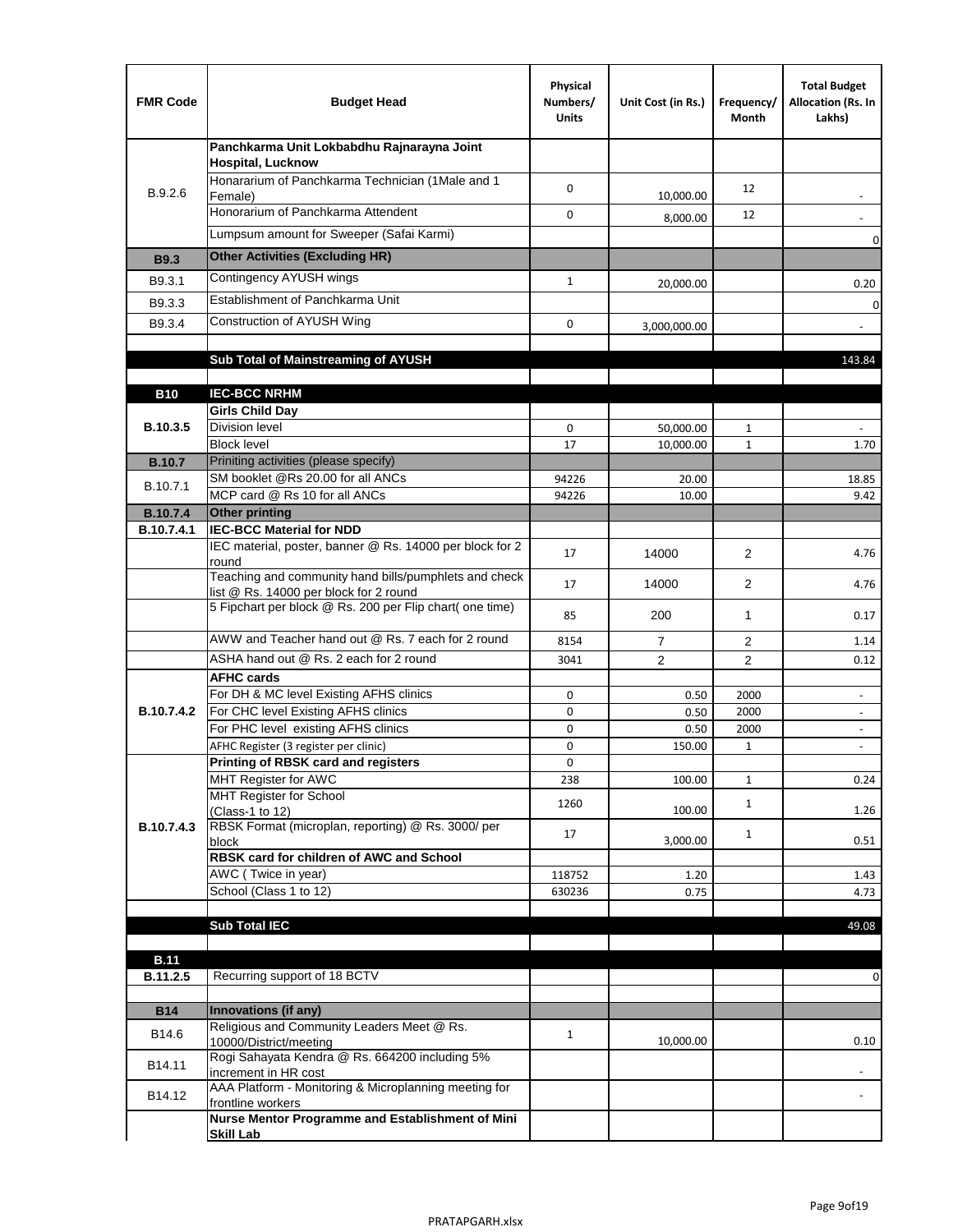| <b>FMR Code</b>     | <b>Budget Head</b>                                                                              | Physical<br>Numbers/<br><b>Units</b> | Unit Cost (in Rs.) | Frequency/<br>Month | <b>Total Budget</b><br>Allocation (Rs. In<br>Lakhs) |
|---------------------|-------------------------------------------------------------------------------------------------|--------------------------------------|--------------------|---------------------|-----------------------------------------------------|
| B14.19              | Honoraium of Naurse Mentor (Existing)                                                           | 0                                    | 38,588.00          | 12                  |                                                     |
|                     | Honoraium of Naurse Mentor for 12 montys (New)                                                  | 0                                    | 36,750.00          | 12                  | $\overline{a}$                                      |
|                     | Honoraium of Naurse Mentor fro 10 months (New)                                                  | 0                                    | 36,750.00          | 10                  | $\overline{\phantom{a}}$                            |
| B14.22              | Training Strategy for Village Health and Nutrition Days<br>(VHNDs)                              |                                      |                    |                     | 9.43                                                |
|                     | Free Transport Facilities to PLHIV(People Living with                                           |                                      |                    |                     |                                                     |
| B14.25              | HIV) for treatment                                                                              |                                      |                    |                     |                                                     |
|                     | On ART cost                                                                                     |                                      |                    |                     | 13.55                                               |
|                     | <b>PRE ART Cost</b>                                                                             |                                      |                    |                     | 4.02                                                |
|                     | <b>KAYAKALP' Award Scheme</b>                                                                   |                                      |                    |                     |                                                     |
|                     | Training for Swachha Bharat Abhiyan                                                             |                                      |                    |                     |                                                     |
|                     | Awareness cum Internal Assessors Training Workshop @                                            |                                      |                    |                     |                                                     |
|                     | Rs. 33000/Disitrict                                                                             |                                      |                    |                     | 0.33                                                |
|                     | District level Hospital Rs. 20000/District                                                      |                                      |                    |                     | 0.20                                                |
|                     | <b>CHC</b> level                                                                                | 3                                    | 15,000.00          |                     | 0.45                                                |
|                     | PHC level                                                                                       | 5                                    | 6,000.00           |                     | 0.30                                                |
| B14.29              | <b>Internal Assessment</b>                                                                      |                                      |                    |                     |                                                     |
|                     | District level Hospital (Quarterly)                                                             | $\overline{2}$                       | 2,000.00           | 4                   | 0.16                                                |
|                     | CHC level (Quarterly)                                                                           | 3                                    | 1,000.00           | 4                   | 0.12                                                |
|                     | PHC level (Quarterly)                                                                           | 5                                    | 500.00             | 4                   | 0.10                                                |
|                     | <b>Peer Assessment</b>                                                                          |                                      |                    |                     |                                                     |
|                     | <b>District level Hospital</b>                                                                  | 2                                    | 25,000.00          |                     | 0.50                                                |
|                     | <b>CHC</b> level                                                                                | 3                                    | 10,000.00          |                     | 0.30                                                |
|                     | PHC level                                                                                       | 5                                    | 5,000.00           |                     | 0.25                                                |
|                     | <b>Matritwa Saptah</b>                                                                          |                                      |                    |                     |                                                     |
|                     | District level activities @Rs 50000                                                             | $\mathbf{1}$                         | 50,000.00          |                     | 0.50                                                |
|                     | Mobility support @ Rs 17600/block                                                               | 17                                   | 17,600.00          |                     | 2.99                                                |
| B14.33              | Printing of formats, reports and HRP register @ 50/ANM                                          | 426                                  | 50.00              |                     | 0.21                                                |
|                     | <b>IEC Support</b>                                                                              |                                      |                    |                     |                                                     |
|                     | District level                                                                                  | 1                                    | 2,500.00           |                     | 0.03                                                |
|                     | <b>Block Level</b>                                                                              | 17                                   | 25,000.00          |                     | 4.25                                                |
|                     | hoarding 5/dist & 1/FRU & 1/block @ Rs. 2000/-                                                  | 26                                   | 2,000.00           |                     | 0.52                                                |
|                     | <b>Gestational Diabetes Mallitius Pilot - 18 districts</b>                                      |                                      |                    |                     |                                                     |
|                     |                                                                                                 |                                      |                    |                     |                                                     |
| B14.34              | Glucometer @ 1 /ANM+2/Block+2 additional<br>Procurement of Glucose 75mg, (2*all ANCs+24*5%GDMs) | 0                                    | 3,000.00           |                     |                                                     |
|                     |                                                                                                 | 0                                    | 25.00              |                     |                                                     |
|                     | Insulin 9 vials *5% ANCs                                                                        | 0                                    | 50.00              |                     | $\blacksquare$                                      |
|                     | with syringe (900 units/+18 syringes)<br><b>Misoprost Distribution for Home Deliveries</b>      | 0                                    | 20.00              |                     |                                                     |
|                     | Printing of registers @ Rs50.00 each                                                            |                                      |                    |                     |                                                     |
|                     | Budget for Tab Mesoprostol procurement in Lakh                                                  |                                      |                    |                     | $\overline{\phantom{a}}$<br>$\blacksquare$          |
| B14.35              | ASHA Incentive @ Rs.100.00 each case in Lakh                                                    |                                      |                    |                     |                                                     |
|                     | Block level ANM/ ASHAs training @ 23650/ in Lakh                                                |                                      |                    |                     | $\overline{\phantom{a}}$                            |
|                     | District Orientation meeting @Rs 20000, in Lakh                                                 |                                      |                    |                     | $\omega$                                            |
|                     | <b>Sub Total Innovation</b>                                                                     |                                      |                    |                     | 38.31                                               |
| <b>B15</b>          | <b>Planning, Implementation and Monitoring</b>                                                  |                                      |                    |                     |                                                     |
| <b>B15.2</b>        | <b>Quality Assurance</b>                                                                        |                                      |                    |                     |                                                     |
| B <sub>15.2.2</sub> | <b>Division Level Human Resource</b>                                                            | 0                                    |                    |                     |                                                     |
|                     | Honorarium of Existing Divisonal Consultant - Quality @                                         |                                      |                    |                     |                                                     |
|                     | Rs. 45000/month for 10 months                                                                   | 0                                    | 45,000.00          | 10                  |                                                     |
|                     | Honorarium of Vacant Divisonal Consultant - Quality @                                           | 0                                    | 45,000.00          | $\overline{2}$      |                                                     |
|                     | Rs. 45000/month for 2 months<br>Honararium of Existing Divisonal Consultant - Public            | 0                                    | 45,000.00          | $\overline{2}$      |                                                     |
|                     | Health @ Rs.45000/PM for 10 Months<br>Honararium of Vacant Divisonal Consultant - Public Health |                                      |                    |                     |                                                     |
|                     | @ Rs.45000/PM for 2 Months<br>Data Entry Operator @Rs 12000/PM for 2 Month ("New                | 0                                    | 45,000.00          | 10                  |                                                     |
|                     | Position)                                                                                       | 0                                    | 12,000.00          | $\overline{2}$      |                                                     |
|                     | <b>District Level Human Resource</b>                                                            |                                      |                    |                     |                                                     |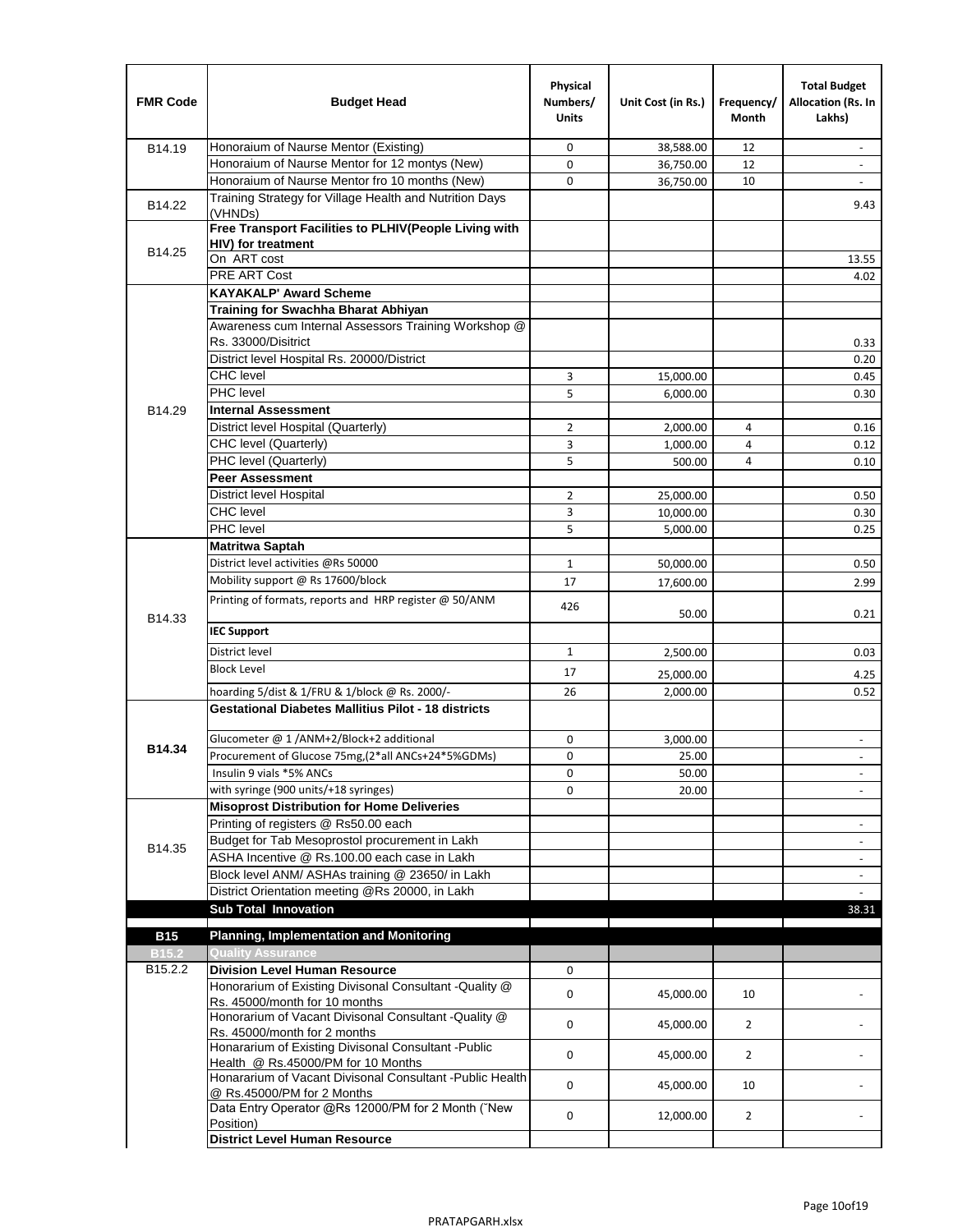| <b>FMR Code</b>         | <b>Budget Head</b>                                                                                | Physical<br>Numbers/<br><b>Units</b> | Unit Cost (in Rs.) | Frequency/<br><b>Month</b> | <b>Total Budget</b><br>Allocation (Rs. In<br>Lakhs) |
|-------------------------|---------------------------------------------------------------------------------------------------|--------------------------------------|--------------------|----------------------------|-----------------------------------------------------|
|                         | Honorarium of Existing District Consultant -Quality @ Rs.<br>40000/month for 10 months            | $\mathbf{1}$                         | 40,000.00          | 10                         | 4.00                                                |
|                         | Honorarium of Vacant District Consultant -Quality @ Rs.<br>40000/month for 2 months               | $\mathbf 0$                          | 40,000.00          | $\overline{2}$             |                                                     |
|                         | Honararium of Existing Hospital Quality Manager @<br>Rs.35000/PM for 10 Months                    | $\mathbf{1}$                         | 35,000.00          | 10                         | 3.50                                                |
|                         | Honararium of Vacant Hospital Quality Manager @<br>Rs.35000/PM for 2 Months                       | $\mathbf 0$                          | 35,000.00          | $\overline{2}$             |                                                     |
|                         | Data Entry Operator @ Rs 12000/PM for 2 Month ("New<br>Position)                                  | $\mathbf{1}$                         | 12,000.00          | $\overline{2}$             | 0.24                                                |
| B15.2.4                 | <b>Review meetings</b>                                                                            |                                      |                    |                            |                                                     |
| B <sub>15.2</sub> .4.2  | Division                                                                                          | 0                                    | 5,000.00           |                            |                                                     |
|                         | <b>District</b>                                                                                   | $\overline{2}$                       | 2,000.00           |                            | 0.04                                                |
| B15.2.5.2               | Monitoring and Supportive Supervision Visits-Divisional<br>QUA (10 visits per month) for 6 months | $\mathbf 0$                          | 1,800.00           |                            |                                                     |
|                         | Monitoring and Supportive Supervision Visits-District<br>QUA (10 visits per month) for 6 months   | 60                                   | 1,200.00           |                            | 0.72                                                |
|                         | <b>Office Equipments-District &amp; Division</b>                                                  |                                      |                    |                            |                                                     |
|                         | <b>Division Level</b>                                                                             |                                      |                    |                            |                                                     |
|                         | Office Equipment @ Rs.3.5 Lac/Division                                                            |                                      |                    |                            | $\overline{\phantom{a}}$                            |
| B15.2.5.5               | Operational cost @ Rs.17000/-PM for 10 Month                                                      |                                      |                    |                            | $\pmb{0}$                                           |
|                         | <b>District Level</b>                                                                             |                                      |                    |                            |                                                     |
|                         | Office Equipment @ Rs.3.5 Lac/District                                                            | 0                                    | 350,000.00         | $\mathbf{1}$               | $\blacksquare$                                      |
|                         | Operational cost @ Rs.14000/-PM for 10 Month                                                      | $1\,$                                | 14,000.00          | 10                         | 1.40                                                |
| B15.2.5.6               | <b>Operational Cost for District Hospitals</b>                                                    | $\mathbf{1}$                         | 2,000.00           |                            | 0.02                                                |
|                         | <b>Sub Total Quality Assurance</b>                                                                |                                      |                    |                            | 9.92                                                |
| B15.3                   | <b>Monitoring and Evaluation</b>                                                                  |                                      |                    |                            |                                                     |
| B15.3.1                 | <b>HMIS</b>                                                                                       |                                      |                    |                            |                                                     |
| B15.3.1.2               | Data Entry Operators at Block level                                                               |                                      |                    |                            | 25.98                                               |
| B15.3.1.3.1             | HR and Infrastructure for 100% service updation on<br><b>HMIS/MCTS Portal</b>                     |                                      |                    |                            | 3.84                                                |
| B <sub>15.3.1.5.2</sub> | Mobility Support for HMIS & MCTS at District level                                                |                                      |                    |                            | 0.61                                                |
| B15.3.1.6               | Printing of HMIS Formats<br>Printing of MCTS follow-up formats/ services due list/ work           |                                      |                    |                            | 0.59                                                |
| B15.3.2.2               | plan                                                                                              |                                      |                    |                            | 1.06                                                |
| B15.3.2.7               | Internet Connectivity through LAN / data card                                                     |                                      |                    |                            | 1.48                                                |
| B15.3.2.8               | Procurement & Installation of VSAT (Capex)                                                        |                                      |                    |                            | 2.40                                                |
| B15.3.2.12              | Other office expenditure                                                                          |                                      |                    |                            | 3.30                                                |
| B15.3.2.13              | Printing of RCH Registers                                                                         |                                      |                    |                            | 0.56                                                |
|                         | <b>Sub Total of HMIS</b>                                                                          |                                      |                    |                            | 39.81                                               |
| <b>B.16</b>             | <b>PROCUREMENT</b>                                                                                |                                      |                    |                            |                                                     |
| B16.1                   | <b>Procurement of Equipment</b>                                                                   |                                      |                    |                            |                                                     |
|                         | <b>Equipments for Blood Banks/ BSUs</b>                                                           |                                      |                    |                            |                                                     |
| B16.1.1.1               | Equipments For Blood banks/ BCSUs                                                                 |                                      |                    |                            | 0                                                   |
| B16.1.2                 | <b>Equipments For BSUs</b><br>Procurement of equipment: CH                                        |                                      |                    |                            | 0                                                   |
|                         | Procurement of NRC Computer/Printer/UPS/Data Card @                                               |                                      |                    |                            |                                                     |
| B16.1.2.7               | Rs. 60000/NRC                                                                                     | $\mathbf{1}$                         | 60,000.00          | 0                          | 0.60                                                |
| B16.1.2.8               | Procurement of Computer/Printer/UPS/Data Card -SNCUs                                              |                                      |                    |                            |                                                     |
|                         | for VJB Female Hospital Lucknow<br>Procurement of Equipments for SNCUs for VAB Female             |                                      |                    |                            | 0                                                   |
| B16.1.2.9               | Hospital lucknow                                                                                  |                                      |                    |                            | 0                                                   |
| B16.1.6                 | <b>Equipments for RKSK &amp; RBSK</b>                                                             |                                      |                    |                            |                                                     |
| B16.1.6.1               | <b>Equipments for AFHCs</b>                                                                       | 0                                    | 7,000.00           | $\mathbf{1}$               | ÷,                                                  |
|                         | <b>Equipment for Mobile health teams</b>                                                          | 0                                    |                    |                            |                                                     |
| B16.1.6.3.1             | No. of Vision Chart                                                                               | 68                                   | 700                |                            | 0.48                                                |
| *                       | (2 chart per team)<br>No. of weighing scale (1 per team)                                          | 34                                   | 1000               |                            | 0.34                                                |
|                         | No. of height scale standing (1 per team)                                                         | 34                                   | 10000              |                            | 3.40                                                |
| <b>B.16.2</b>           | <b>Procurement of Drugs</b>                                                                       |                                      |                    |                            |                                                     |
| B.16.2.2.2              | Procurement of drugs under child health (Vitamin A for                                            | 16321                                | 58.00              |                            | 9.47                                                |
|                         | BSPM) No. of Bottles                                                                              |                                      |                    |                            |                                                     |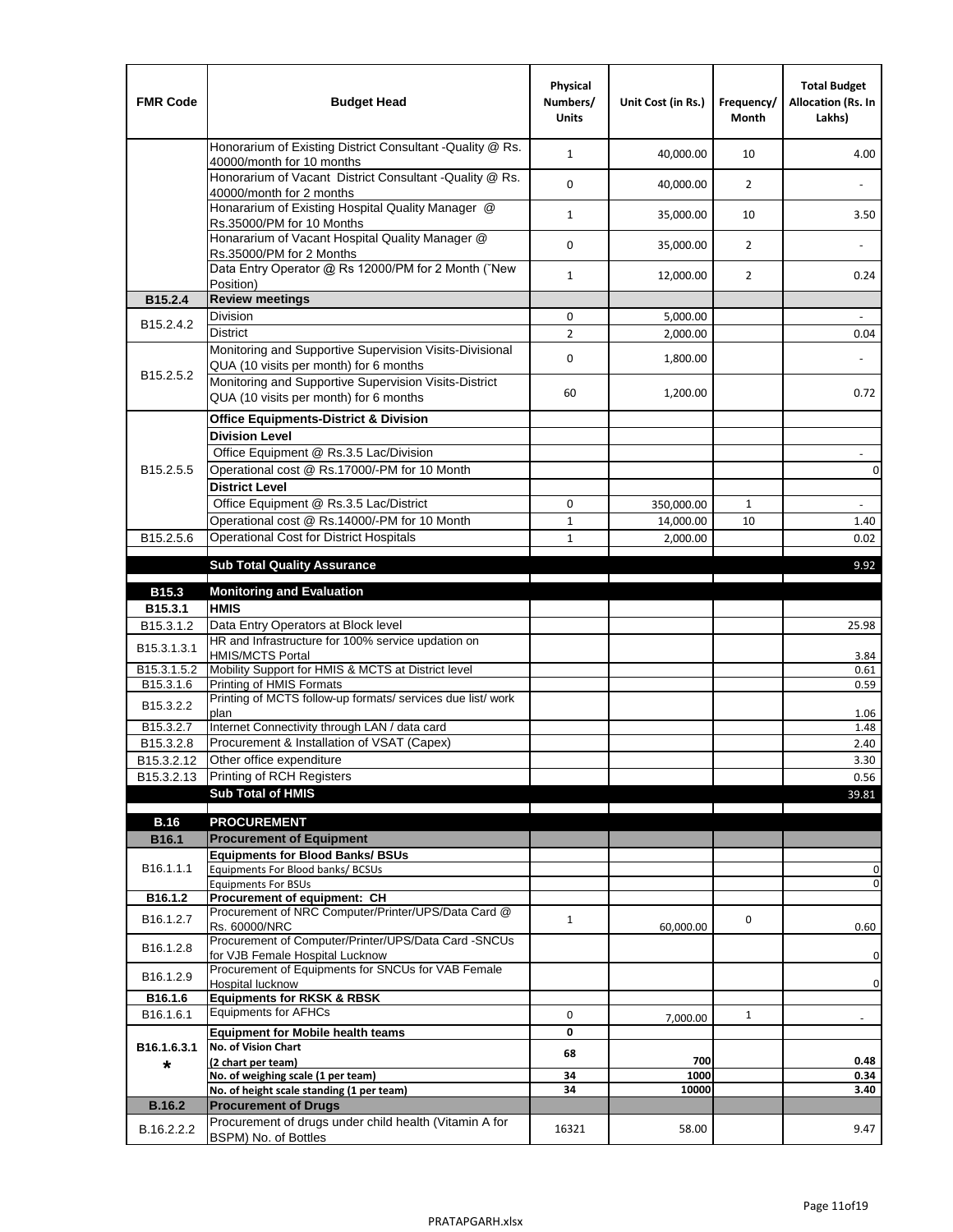| <b>FMR Code</b> | <b>Budget Head</b>                                                            | Physical<br>Numbers/<br><b>Units</b> | Unit Cost (in Rs.) | Frequency/<br>Month | <b>Total Budget</b><br>Allocation (Rs. In<br>Lakhs) |
|-----------------|-------------------------------------------------------------------------------|--------------------------------------|--------------------|---------------------|-----------------------------------------------------|
| B.16.2.4        | <b>Supplies for IMEP</b>                                                      |                                      |                    |                     |                                                     |
| B.16.2.4.1      | Biomedical waste management - District level                                  |                                      |                    |                     | 14.99                                               |
| B.16.2.4.2      | Biomedical waste management - CHC/PHC level                                   | 27                                   | 13,109.00          | 12                  | 42.47                                               |
| B.16.2.4.3      | Cleaning/washing, house-keeping and laundry<br>management - District level    |                                      |                    |                     | 56.85                                               |
| B.16.2.4.4      | Cleaning/washing, house-keeping and laundry<br>management - CHC/PHC level     |                                      |                    |                     | 53.3                                                |
| B.16.2.4.7      | Cleanliness of Sub Centers for 6 months                                       | 360                                  | 500.00             | 6                   | 10.80                                               |
| B.16.2.5.2      | Replenishment of ASHA Drug Kit<br>@300/ Working ASHA                          |                                      |                    |                     | 8.21                                                |
| B.16.2.6        | <b>National Iron Plus Initiative (Drugs&amp;Supplies)</b>                     |                                      |                    |                     |                                                     |
| B.16.2.6.1      | Children (6m - 60months)                                                      |                                      |                    |                     |                                                     |
| B.16.2.6.1.a    | IFA Syrup (@Rs7.99paisa/50mlBottel)                                           | 386455                               | 7.99               |                     | 30.88                                               |
| B.16.2.6.2      | Children 5 - 10 years                                                         |                                      |                    |                     |                                                     |
| B.16.2.6.2.a    | IFA tablet small Pink (45mg) @ Rs. 0.182 per tablet, 32 tablet per<br>child)  | 253847                               | 5.82               |                     | 14.78                                               |
| B.16.2.6.2.b    | <b>Albendazole Tablets</b>                                                    | 301088                               | 0.78               | 2                   | 4.70                                                |
| B.16.2.6.3      | <b>WIFS (10-19 years)</b>                                                     |                                      |                    |                     |                                                     |
| B.16.2.6.3.a    | IFA Tablet large blue 100 mg tablet @ Rs. 1.41 per 10 tablet for 12<br>months | 426558                               | 7.33               |                     | 31.27                                               |
|                 | <b>Albendazole Tablets</b>                                                    |                                      |                    |                     |                                                     |
| B.16.2.6.3.b    | For Adolescent Girls and boys (School going)                                  | 329148                               | 0.78               | $\overline{2}$      | 5.13                                                |
|                 | For Adolescent Girls (out of School)                                          | 97410                                | 0.78               | $\overline{2}$      | 1.52                                                |
| B.16.2.7        | Drugs & supplies for RBSK                                                     |                                      |                    |                     |                                                     |
| B.16.2.7.1      | Medicine for Mobile health team                                               | 34                                   | 5,000.00           |                     | 1.70                                                |
| <b>B.16.2.8</b> | Drugs & supplies for AYUSH<br>Blood Bags for 93 functional Blood Bank         | 37                                   | 100,000.00         |                     | 37.00                                               |
| B.16.2.10       |                                                                               |                                      |                    |                     | 0.35                                                |
|                 | For Diagnostics Kits for 93 functional blood bank                             |                                      |                    |                     | 0.95                                                |
|                 | <b>Sub Total of Procurement</b>                                               |                                      |                    |                     | 329.17                                              |
| <b>B.18</b>     | <b>New Initiatives/ Strategic Interventions</b>                               |                                      |                    |                     |                                                     |
| <b>B.18.2</b>   | <b>Ca Cx Screening</b>                                                        |                                      |                    |                     |                                                     |
|                 |                                                                               |                                      |                    |                     | 0                                                   |
|                 | 7+ Strategy<br><b>Family Planning</b>                                         |                                      |                    |                     |                                                     |
| B18.4           | No of District Level Govt. COT @ Rs.30000/month for 12<br>month               | 0                                    |                    | 12                  |                                                     |
|                 | Extra Incentive for Interval Sterilization @ Rs.260/case                      |                                      | 30,000.00          |                     |                                                     |
|                 |                                                                               | 0                                    | 260.00             |                     |                                                     |
|                 | Extra Incentive for NSV @ Rs.310/- case                                       | 0                                    | 310.00             |                     |                                                     |
|                 | <b>Sub Total of New Innitiatives</b>                                          |                                      |                    |                     |                                                     |
|                 |                                                                               |                                      |                    |                     |                                                     |
| <b>B22</b>      | <b>Support Services</b><br><b>Support Strengthening NVBDCP</b>                |                                      |                    |                     |                                                     |
|                 | Honorarium of Staff-At BRD Medical College                                    |                                      |                    |                     |                                                     |
| B22.3           | Honorarium of Staff for 100 Bedded JE/AES Ward -At                            |                                      |                    |                     | 0                                                   |
|                 | <b>BRD Medical College</b><br>Increament of Existing HR Catculated @ 5%       |                                      |                    |                     | 0                                                   |
|                 | <b>Sub of Support Serveces</b>                                                |                                      |                    |                     | 0                                                   |
|                 |                                                                               |                                      |                    |                     |                                                     |
| <b>B.23</b>     | Other Expenditures (Power Backup, Convergence etc)                            |                                      |                    |                     |                                                     |
|                 | POL for Generators - District level Hospitals                                 |                                      |                    |                     |                                                     |
| B.23.1          | POL for Generators - CHCs/PHCs                                                | $\overline{2}$                       | 35,000.00          | 12                  | 8.40                                                |
| B.23.2          | <b>Sub Total of Power Backup</b>                                              | 17                                   | 17,500.00          | 12                  | 35.70                                               |
|                 |                                                                               |                                      |                    |                     | 44.10                                               |
|                 | <b>Collaboration with Medical Colleges and Knowledge</b>                      |                                      |                    |                     |                                                     |
| <b>B.24</b>     | partners                                                                      |                                      |                    |                     |                                                     |
|                 |                                                                               |                                      |                    |                     |                                                     |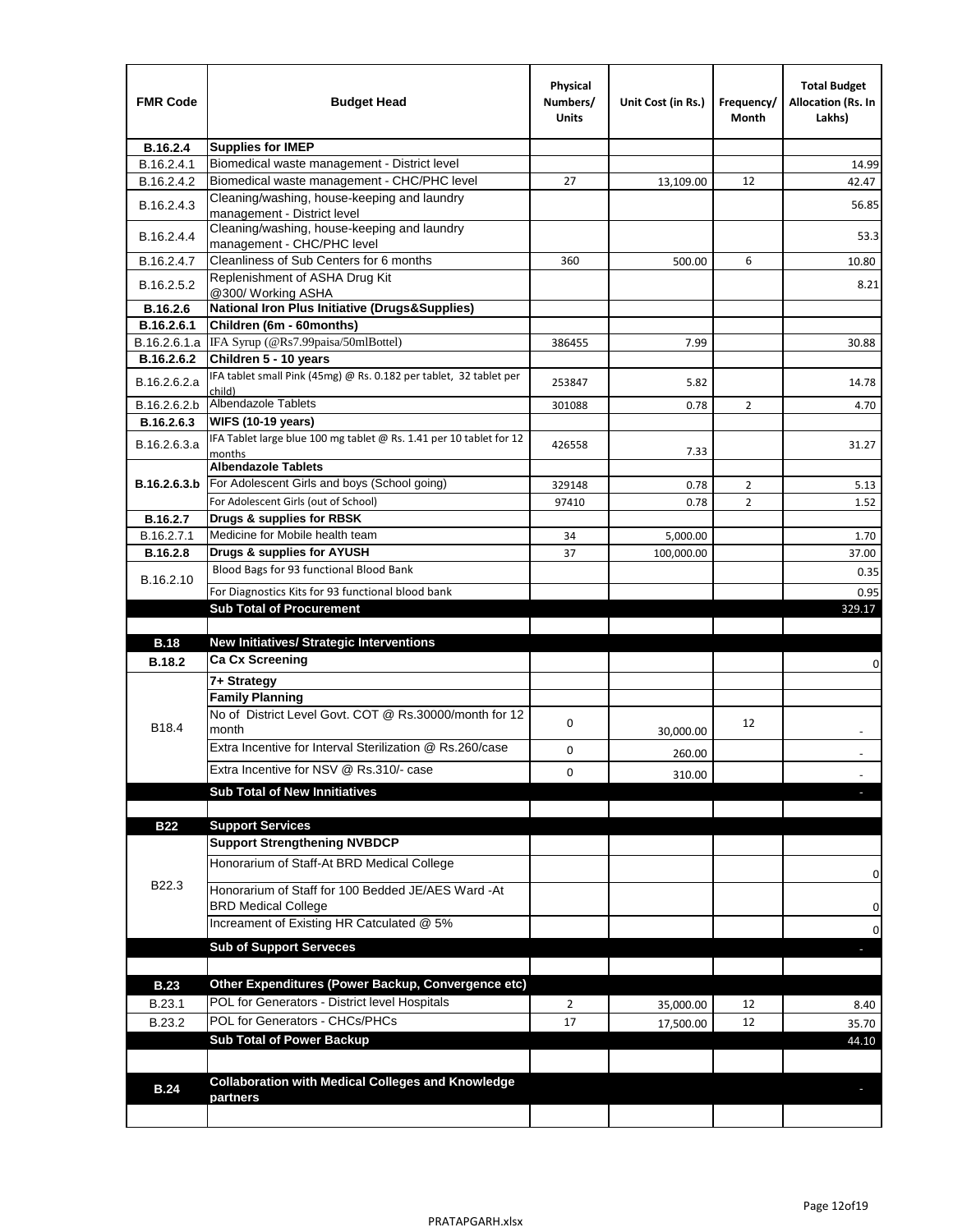| <b>FMR Code</b> | <b>Budget Head</b>                                                                                   | Physical<br>Numbers/<br><b>Units</b> | Unit Cost (in Rs.) | Frequency/<br>Month | <b>Total Budget</b><br>Allocation (Rs. In<br>Lakhs) |
|-----------------|------------------------------------------------------------------------------------------------------|--------------------------------------|--------------------|---------------------|-----------------------------------------------------|
| <b>B.25</b>     | National Programme for Prevention and control of                                                     |                                      |                    |                     |                                                     |
| B.25.1          | deafness<br><b>Recurring Grant-in-aid</b>                                                            |                                      |                    |                     |                                                     |
| B.25.1.3        | <b>Manpower at District level</b>                                                                    |                                      |                    |                     |                                                     |
| B.25.1.3.a      | ENT Surgeon @Rs.80,000/-pm                                                                           | 0                                    |                    |                     |                                                     |
| B.25.1.3.b      | Audiologist@Rs.30,000/-pm                                                                            | 0                                    |                    |                     |                                                     |
| B.25.1.3.c      | Audiometric Assistant@Rs.15,000/-pm                                                                  | 0                                    |                    |                     |                                                     |
| B.25.1.3.d      | Instructor for Hearing Impaired Children @Rs.15,000/-pm                                              | 0                                    |                    |                     |                                                     |
| B.25.2          | Non recurring Grant-in-aid                                                                           |                                      |                    |                     |                                                     |
| B.25.2.1        | Training@Rs.10 lakh/ Distt. for 7 level training                                                     | 0                                    |                    |                     |                                                     |
| B.25.2.1.b      | District Hospital @Rs.20 lakh/Distt.                                                                 | 0                                    |                    |                     |                                                     |
| B.25.2.1.c      | CHC/Sub-Divisional Hospital @Rs.50,000/- Kit                                                         | 0                                    |                    |                     |                                                     |
| B.25.2.1.d      | PHC@RS.15,000/- kit                                                                                  | 0                                    |                    |                     |                                                     |
|                 |                                                                                                      |                                      |                    |                     |                                                     |
|                 | National Programme for Prevention and control of                                                     |                                      |                    |                     |                                                     |
|                 | deafness                                                                                             |                                      |                    |                     |                                                     |
|                 | National Programme for Prevention and Control of                                                     |                                      |                    |                     |                                                     |
| <b>B.29</b>     | <b>Flurosis</b>                                                                                      |                                      |                    |                     |                                                     |
| B.29.2.1        | Honorarium of Consultant                                                                             | $\mathbf{1}$                         | 40,000.00          | 6                   | 2.40                                                |
|                 | Honorarium of Lab Technician                                                                         | $\mathbf{1}$                         | 11,000.00          | 6                   | 0.66                                                |
| B.29.2.2        | <b>Health Education and Publicity</b>                                                                |                                      |                    |                     |                                                     |
|                 |                                                                                                      |                                      |                    |                     | 3.00                                                |
| B.29.2.4        | Medical Management including treatment Surgery and                                                   |                                      |                    |                     |                                                     |
|                 | rehab-supplumetation of vitamins & minrals                                                           |                                      |                    |                     | 6.00                                                |
|                 | <b>Sub Total of Flurisis</b>                                                                         |                                      |                    |                     | 12.06                                               |
|                 |                                                                                                      |                                      |                    |                     |                                                     |
|                 | <b>Total of Mission Flexipool</b>                                                                    |                                      |                    |                     | 1,550.72                                            |
|                 |                                                                                                      |                                      |                    |                     |                                                     |
|                 |                                                                                                      |                                      |                    |                     |                                                     |
| С               | <b>IMMUNISATION</b><br>RI strengthening project (Review meeting, Mobility                            |                                      |                    |                     |                                                     |
| C.1             | support, Outreach services etc)                                                                      |                                      |                    |                     |                                                     |
| C.1.a           | Mobility Support for supervision for distict level officers.                                         | $\mathbf{1}$                         | 250,000.00         |                     | 2.50                                                |
|                 | Printing and dissemination of Immunization cards, tally                                              |                                      |                    |                     |                                                     |
| C.1.c           | sheets, monitoring forms etc.                                                                        | 94226                                | 10.00              |                     | 9.42                                                |
| C.1.e           | Quarterly review meetings exclusive for RI at district level                                         | 68                                   | 500.00             |                     | 0.34                                                |
| C.1.f           | with Block MOs, CDPO, and other stake holders<br>Quarterly review meetings exclusive for RI at block |                                      |                    |                     |                                                     |
|                 | Focus on slum & underserved areas in urban                                                           | 11960                                | 75.00              |                     | 8.97                                                |
|                 | areas/alternative vaccinator for slums (only where regular                                           |                                      |                    |                     |                                                     |
| C.1.g           | ANM under NUHM not engaged) Rs. 450/- per session for                                                | 24                                   | 2,100.00           |                     | 0.50                                                |
|                 | 4 session and Rs. 300/- contingency.                                                                 |                                      |                    |                     |                                                     |
| C.1.h           | Mobilization of children through ASHA or other mobilizers                                            | 36480                                | 150.00             |                     | 54.72                                               |
| C.1.i           | Alternative vaccine delivery in hard to reach areas                                                  | 7296                                 | 150.00             |                     | 10.94                                               |
| $C.1$ .j        | Alternative Vaccine Deliery in other areas                                                           | 29184                                | 75.00              |                     | 21.89                                               |
| C.1.k           | To develop microplan at sub-centre level                                                             | 360                                  | 100.00             |                     | 0.36                                                |
| C.1.1           | For consolidation of micro plans at block level/PHC @ Rs.                                            |                                      |                    |                     | 0.19                                                |
|                 | 1000/- and District level @ Rs.2000/-<br>POL for vaccine delivery from State to district and from    |                                      |                    |                     |                                                     |
| C.1.m           | district to PHC/CHCs                                                                                 | $\mathbf{1}$                         | 150,000.00         |                     | 1.50                                                |
| C.1.n           | Consumables for computer including provision for internet                                            | $\mathbf{1}$                         | 400.00             | 12                  | 0.05                                                |
|                 | access                                                                                               |                                      |                    |                     |                                                     |
| C.1.o           | Red/Black plastic bags etc.<br>Hub Cutter/Bleach/Hypochlorite solution/ Twin bucket @                | 36480                                | 6.00               |                     | 2.19                                                |
| C.1.p           | Rs. 1200/- for 2 Buckets                                                                             | 17                                   | 1,200.00           |                     | 0.20                                                |
| C.1.q           | <b>Safety Pits</b>                                                                                   | 2                                    | 5,250.00           |                     | 0.11                                                |
|                 | <b>State specific requirement</b>                                                                    |                                      |                    |                     |                                                     |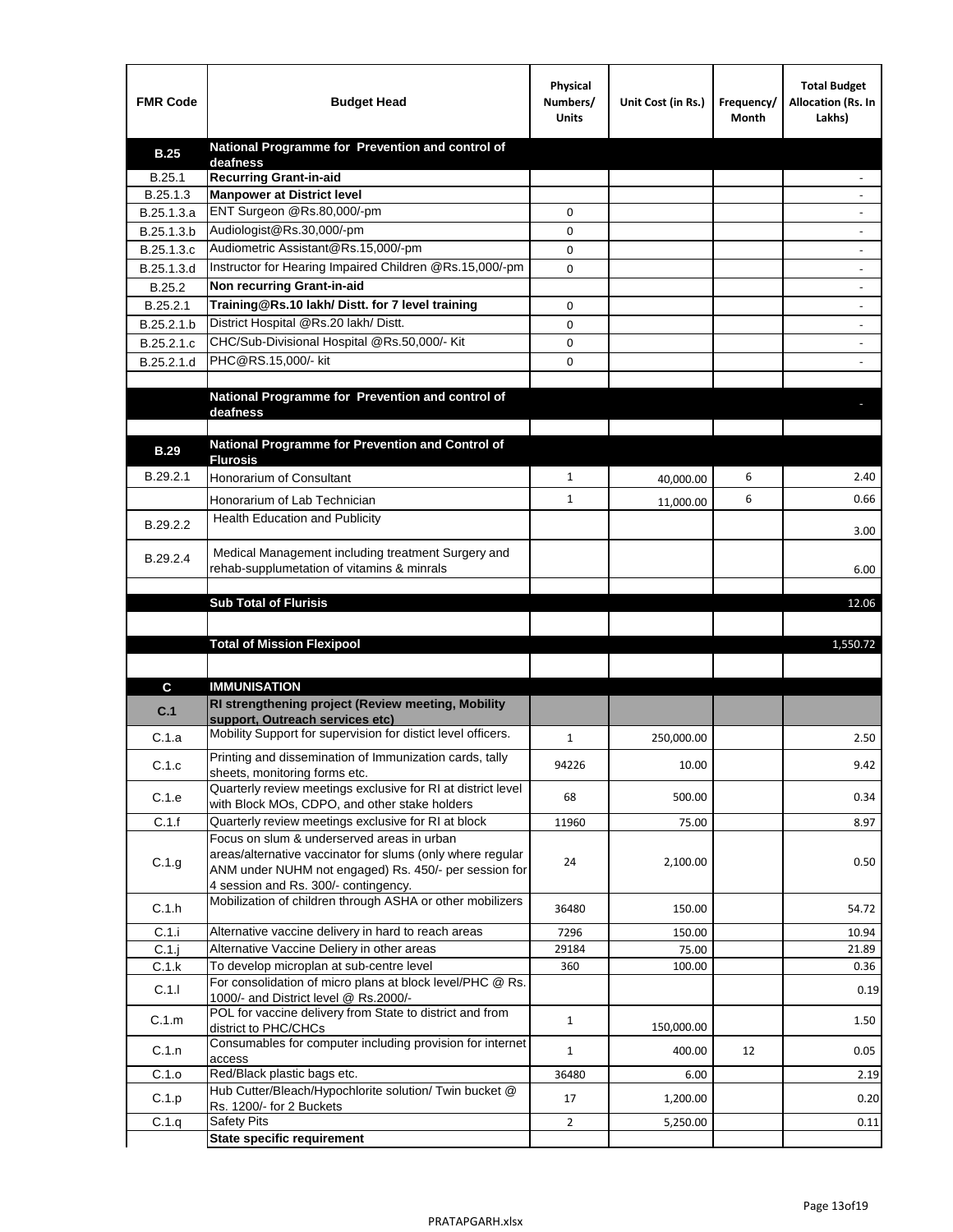| <b>FMR Code</b> | <b>Budget Head</b>                                                                                                                                                              | Physical<br>Numbers/<br><b>Units</b> | Unit Cost (in Rs.) | Frequency/<br>Month | <b>Total Budget</b><br>Allocation (Rs. In<br>Lakhs) |
|-----------------|---------------------------------------------------------------------------------------------------------------------------------------------------------------------------------|--------------------------------------|--------------------|---------------------|-----------------------------------------------------|
|                 | Funds for annual maintenance operation of WIC/WIF at<br>state and division level                                                                                                | 0                                    | 40,000.00          |                     | 0.00                                                |
|                 | Electricity bill for WIC/WIF at state and division level                                                                                                                        | 0                                    | 100,000.00         |                     | 0.00                                                |
| C.1.r           | POL for generators & operational expenses at divisional                                                                                                                         |                                      |                    |                     |                                                     |
|                 | vaccine storage and state vaccine store                                                                                                                                         | 0                                    | 200,000.00         |                     | 0.00                                                |
|                 | POL for generators & operational expenses at district<br>level vaccine storage points and other cold chain points                                                               | $\mathbf{1}$                         | 120,000.00         |                     | 1.20                                                |
|                 | <b>AEFI Kits</b>                                                                                                                                                                |                                      |                    |                     | 0.18                                                |
| C.1.s           | Teeka Express Operational Cost                                                                                                                                                  |                                      |                    |                     |                                                     |
| C.2             | <b>Salary of Contractual Staffs</b>                                                                                                                                             |                                      |                    |                     |                                                     |
| C.2.2           | Honorarium for Computer Assistants support for District                                                                                                                         | $\mathbf{1}$                         | 12,127.00          | 12                  | 1.46                                                |
| C.3             | level<br><b>Training under Immunisation</b>                                                                                                                                     |                                      |                    |                     |                                                     |
|                 | District level Orientation training including Hep B, Measles                                                                                                                    |                                      |                    |                     |                                                     |
| C.3.1           | & JE(wherever required) for 2 days ANM, Multi Purpose<br>Health Worker (Male), LHV, Health Assistant<br>(Male/Female), Nurse MidWives, BEEs & other staff (as<br>per RCH norms) | 16                                   | 46,200.00          |                     | 7.39                                                |
| C.3.2           | Three day training including Hep B, Measles & JE<br>(wherever required) of Medical Officers of RI using<br>revised MO training module)                                          | 0                                    | 65,600.00          |                     | 0.00                                                |
| C.3.4           | Two days cold chain handlers training for block level cold<br>chain hadlers by State and district cold chain officers                                                           | 0.00                                 |                    |                     | 0.29                                                |
| C.3.5           | One day training of block level data handlers by DIOs and<br>District cold chain officer                                                                                        | 18                                   | 500.00             |                     | 0.09                                                |
|                 | <b>Cold chain maintenance</b>                                                                                                                                                   |                                      |                    |                     |                                                     |
|                 | Cold chain maintenance for CHC/PHC @ Rs. 750/- per                                                                                                                              | 18                                   |                    |                     | 0.14                                                |
| C.4             | unit                                                                                                                                                                            |                                      | 750.00             |                     |                                                     |
|                 | Cold chain maintenance for District level @ Rs. 15000/-<br>per district                                                                                                         | $\mathbf{1}$                         | 15,000.00          |                     | 0.15                                                |
| C.5             | <b>ASHA Incentive</b>                                                                                                                                                           | 68341                                | 150                |                     | 102.5115                                            |
|                 | Mobility support for outreach areas for 25 disdtricts                                                                                                                           |                                      |                    |                     |                                                     |
|                 | Mobility support for HRG/ construction sites                                                                                                                                    |                                      |                    |                     |                                                     |
|                 | Sub Total of RI                                                                                                                                                                 |                                      |                    |                     | 227.28964                                           |
|                 |                                                                                                                                                                                 |                                      |                    |                     |                                                     |
| D               | <b>National lodine Deficiency Disorders Control</b><br>Programme (NIDDCP)                                                                                                       |                                      |                    |                     |                                                     |
| D.3             | <b>Health Education and Publicity</b>                                                                                                                                           |                                      |                    |                     | 0.10                                                |
|                 |                                                                                                                                                                                 |                                      |                    |                     |                                                     |
|                 | <b>GRAND TOTAL (A+B+C+D)</b>                                                                                                                                                    |                                      |                    |                     | 4,681.97                                            |
|                 |                                                                                                                                                                                 |                                      |                    |                     |                                                     |
|                 | National Disease Control Programme (NDCP)                                                                                                                                       |                                      |                    |                     |                                                     |
|                 | <b>INTEGRATED DISEASE SURVEILLANCE</b>                                                                                                                                          |                                      |                    |                     |                                                     |
| Е               | <b>PROGRAMME (IDSP)</b>                                                                                                                                                         |                                      |                    |                     |                                                     |
| E.1             | <b>REMUNERATION FOR CONTRACTUAL HUMAN</b><br><b>RESOURCE</b>                                                                                                                    |                                      |                    |                     |                                                     |
| E.1.9           | District Epidemiologists                                                                                                                                                        |                                      |                    |                     | 6.30                                                |
| E.1.10          | District Microbiologist at District labs                                                                                                                                        |                                      |                    |                     |                                                     |
| E.1.11          | District Data Manager                                                                                                                                                           |                                      |                    |                     | 2.56                                                |
| E.1.12          | Data Entry Operator*                                                                                                                                                            |                                      |                    |                     | 1.45                                                |
| E.1.13<br>E.2   | Others if any (pl specify)<br><b>TRAINING</b>                                                                                                                                   |                                      |                    |                     | $\omega$                                            |
|                 | Training at State/District Level (1 batch = 20                                                                                                                                  |                                      |                    |                     |                                                     |
|                 | participants)                                                                                                                                                                   |                                      |                    |                     |                                                     |
| E.2.3           | Hospital Pharmacists/Nurses Training (1 day)                                                                                                                                    |                                      |                    |                     | 0.45                                                |
| E.3             | <b>LABORATORY SUPPORT</b>                                                                                                                                                       |                                      |                    |                     |                                                     |
|                 | <b>District Public Health Laboratory Strengthening</b>                                                                                                                          |                                      |                    |                     |                                                     |
|                 |                                                                                                                                                                                 |                                      |                    |                     |                                                     |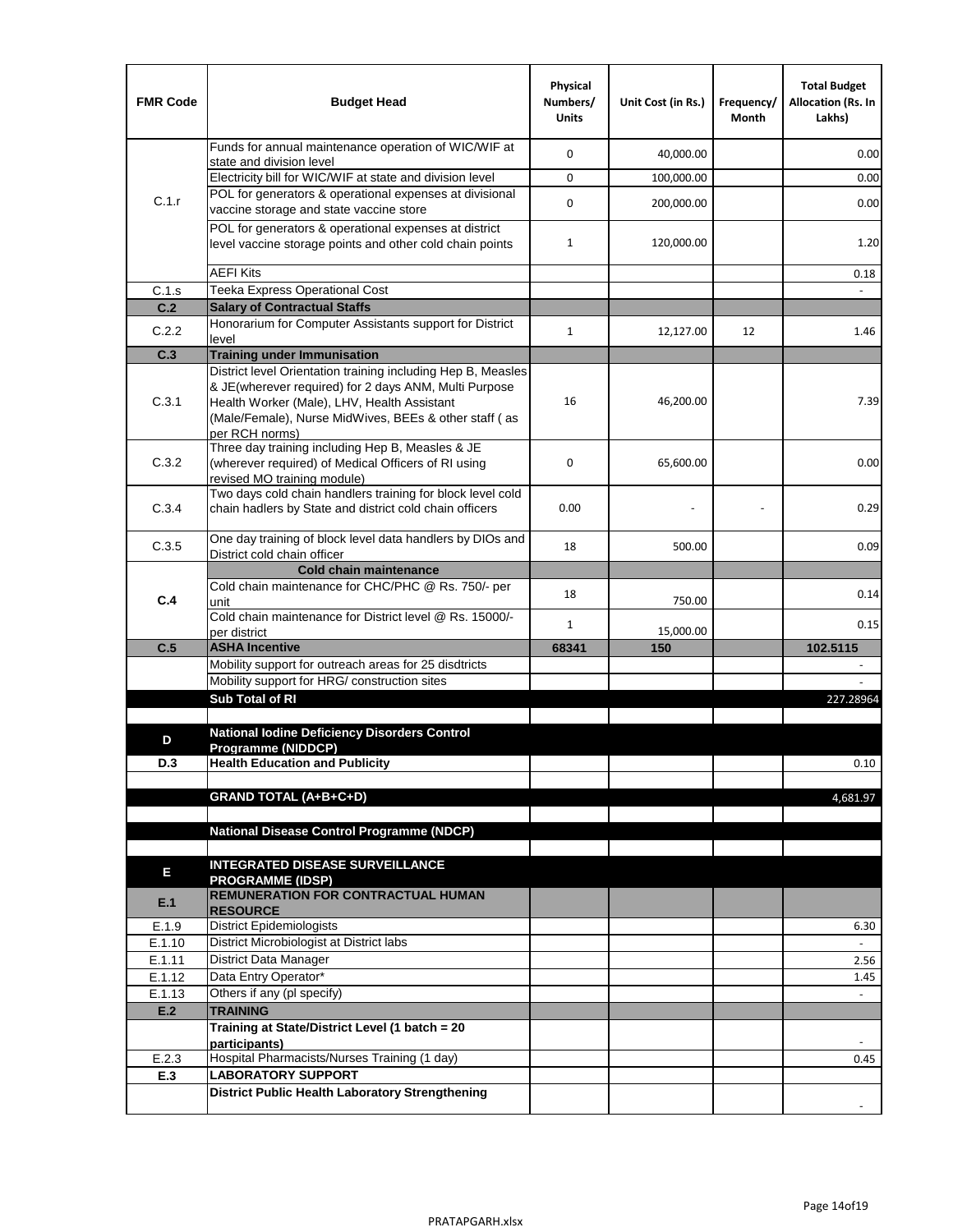| <b>FMR Code</b>           | <b>Budget Head</b>                                                                                                                                                                                                                                | Physical<br>Numbers/<br><b>Units</b> | Unit Cost (in Rs.) | Frequency/<br><b>Month</b> | <b>Total Budget</b><br>Allocation (Rs. In<br>Lakhs) |
|---------------------------|---------------------------------------------------------------------------------------------------------------------------------------------------------------------------------------------------------------------------------------------------|--------------------------------------|--------------------|----------------------------|-----------------------------------------------------|
| E.3.5                     | Expenses on account of consumables, operating<br>expenses, office expenses, transport of samples,<br>miscellaneous etc.                                                                                                                           |                                      |                    |                            |                                                     |
| E.4                       | <b>OPERATIONAL COSTS</b>                                                                                                                                                                                                                          |                                      |                    |                            |                                                     |
| E.4.1                     | MOBILITY: Travel Cost, POL, mobility cost at SSU & DSU<br>on need basis                                                                                                                                                                           |                                      |                    |                            | 0.80                                                |
| E.4.2                     | Office expenses on telephone, fax, Broadband Expenses,<br>Weekly Alert Bulletin/Annual Disease Surveillance report,<br>minor repairs and AMC of IT/office equipment supplied<br>under IDSP, Meetings and other miscellenious<br>expenditures etc. |                                      |                    |                            | 2.00                                                |
|                           | Sub Total of IDSP                                                                                                                                                                                                                                 |                                      |                    |                            | 13.56                                               |
|                           |                                                                                                                                                                                                                                                   |                                      |                    |                            |                                                     |
| F                         | <b>NVBDCP</b>                                                                                                                                                                                                                                     |                                      |                    |                            |                                                     |
| F.1.1                     | Malaria                                                                                                                                                                                                                                           |                                      |                    |                            |                                                     |
| F.1.1.a                   | <b>Contractual Payments</b>                                                                                                                                                                                                                       |                                      |                    |                            |                                                     |
| F.1.1.a.i                 | <b>MPW</b> contractual                                                                                                                                                                                                                            |                                      |                    |                            |                                                     |
| F.1.1.a.iv                | District VBD Consultant 18 nos. (Non-Project States) @ Rs<br>22895 pm.for 6 months (Rs 1.37 lakhs per consulatant per<br>year)                                                                                                                    |                                      |                    |                            | $\blacksquare$                                      |
| F.1.1.a.vii               | VBD Consultant 1 no. (preferably entomologist) @ Rs 22500<br>p.m. for 6 months                                                                                                                                                                    |                                      |                    |                            |                                                     |
| F.1.1.b                   | <b>ASHA Incentive</b>                                                                                                                                                                                                                             |                                      |                    |                            | 0.20                                                |
| F.1.1.c                   | <b>Operational Cost</b>                                                                                                                                                                                                                           |                                      |                    |                            | $\overline{\phantom{a}}$                            |
| F.1.1.c.ii                | Operational cost for IRS                                                                                                                                                                                                                          |                                      |                    |                            | 0.20                                                |
| F.1.1.e                   | IEC/BCC                                                                                                                                                                                                                                           |                                      |                    |                            | 0.50<br>$\omega$                                    |
| F.1.1.f<br>F.1.1.g        | PPP / NGO and Intersectoral Convergence<br><b>Training / Capacity Building</b>                                                                                                                                                                    |                                      |                    |                            | 0.55                                                |
| F.1.1.h                   | <b>Zonal Entomological units</b>                                                                                                                                                                                                                  |                                      |                    |                            |                                                     |
|                           |                                                                                                                                                                                                                                                   |                                      |                    |                            |                                                     |
|                           | <b>Sub total of Malaria</b>                                                                                                                                                                                                                       |                                      |                    |                            | 1.45                                                |
|                           |                                                                                                                                                                                                                                                   |                                      |                    |                            |                                                     |
| F.1.2                     | Dengue & Chikungunya                                                                                                                                                                                                                              |                                      |                    |                            |                                                     |
| F.1.2.a                   | Strengthening surveillance (As per GOI approval)                                                                                                                                                                                                  |                                      |                    |                            |                                                     |
| F.1.2.a(i)<br>F.1.2.a(ii) | Apex Referral Labs recurrent<br>Sentinel surveillance Hospital recurrent                                                                                                                                                                          |                                      |                    |                            | $\overline{\phantom{a}}$                            |
|                           | Vector Control, environmental management & fogging                                                                                                                                                                                                |                                      |                    |                            |                                                     |
| F.1.2.f                   | machine                                                                                                                                                                                                                                           |                                      |                    |                            |                                                     |
|                           | Dengue & Chikungunya                                                                                                                                                                                                                              |                                      |                    |                            |                                                     |
|                           |                                                                                                                                                                                                                                                   |                                      |                    |                            |                                                     |
| F.1.4                     | <b>Lymphatic Filariasis</b>                                                                                                                                                                                                                       |                                      |                    |                            |                                                     |
|                           | State Task Force, State Technical Advisory Committee meeting,                                                                                                                                                                                     |                                      |                    |                            |                                                     |
|                           | printing of forms/registers, mobility support, district                                                                                                                                                                                           |                                      |                    |                            |                                                     |
| F.1.4.a                   | coordination meeting, sensitization of media etc., morbidity<br>management, monitoring & supervision and mobility support                                                                                                                         |                                      |                    |                            |                                                     |
|                           | for Rapid Response Team and contingency support<br>(16)                                                                                                                                                                                           |                                      |                    |                            |                                                     |
|                           | districts only)                                                                                                                                                                                                                                   |                                      |                    |                            |                                                     |
| F.1.4.b                   | Microfilaria Survey (16 districts only)                                                                                                                                                                                                           |                                      |                    |                            |                                                     |
| F.1.4.c                   | Monitoring & Evaluation (Post MDA assessment by medical<br>colleges (Govt. & private)/ICMR institutions ) (16 districts only)                                                                                                                     |                                      |                    |                            |                                                     |
|                           |                                                                                                                                                                                                                                                   |                                      |                    |                            |                                                     |
| F.1.4.d                   | Training/sensitization of district level officers on ELF and drug<br>distributors including peripheral health workers(16 districts                                                                                                                |                                      |                    |                            |                                                     |
|                           | only)                                                                                                                                                                                                                                             |                                      |                    |                            |                                                     |
| F.1.4.e                   | Specific IEC/BCC at state, district, PHC, Sub-centre and village<br>level including VHSC/GKs for community mobilization efforts to<br>realize the desired drug compliance of 85% during MDA (16                                                   |                                      |                    |                            |                                                     |
|                           | districts only)<br>Honorarium for Drug Distribution including ASHAs and                                                                                                                                                                           |                                      |                    |                            |                                                     |
| F.1.4.f                   | supervisors involved in MDA<br>(16 districts only)                                                                                                                                                                                                |                                      |                    |                            |                                                     |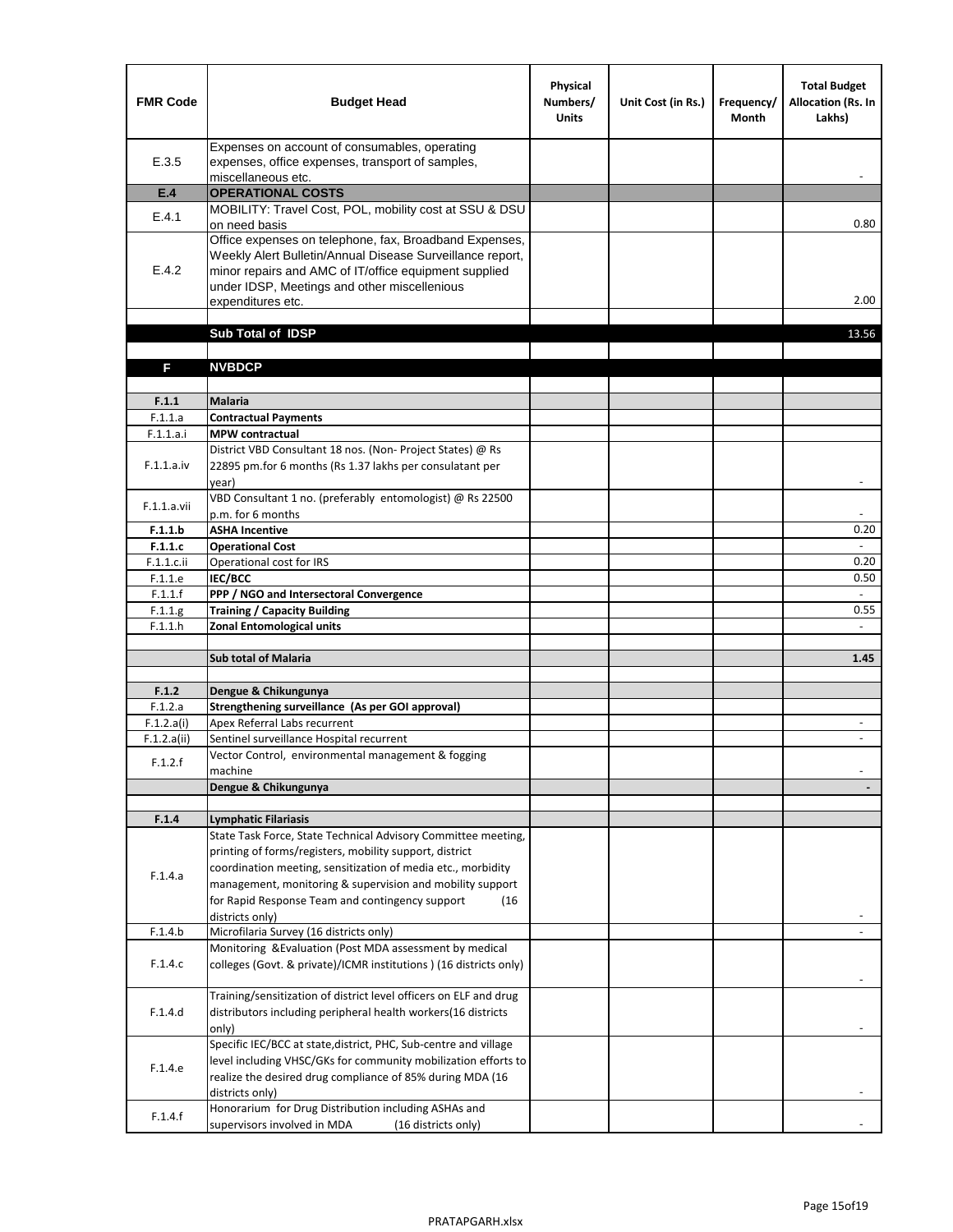| <b>FMR Code</b> | <b>Budget Head</b>                                                                                                                         | Physical<br>Numbers/<br><b>Units</b> | Unit Cost (in Rs.) | Frequency/<br>Month | <b>Total Budget</b><br><b>Allocation (Rs. In</b><br>Lakhs) |
|-----------------|--------------------------------------------------------------------------------------------------------------------------------------------|--------------------------------------|--------------------|---------------------|------------------------------------------------------------|
| F.1.4.g.        | Verification and validation for stoppage of MDA in LF endemic<br>districts (17 Districts)                                                  |                                      |                    |                     |                                                            |
| F.1.4.g.i       | a) Additional MF Survey                                                                                                                    |                                      |                    |                     |                                                            |
| F.1.4.g.ii      | b) ICT Survey                                                                                                                              |                                      |                    |                     |                                                            |
| $F.1.4.g.$ iii  | c) ICT Cost                                                                                                                                |                                      |                    |                     |                                                            |
| F.1.4.h         | Verification of LF endemicity in non-endemic districts (24<br>Districts)                                                                   |                                      |                    |                     |                                                            |
| F.1.4.h.i       | a) Lymphoedema & Hydrocele Survey                                                                                                          |                                      |                    |                     | 0.20                                                       |
|                 | Lymphatic Filariasis                                                                                                                       |                                      |                    |                     | 0.20                                                       |
|                 |                                                                                                                                            |                                      |                    |                     |                                                            |
| F.1.5           | Kala-azar                                                                                                                                  |                                      |                    |                     |                                                            |
| F.1.5           | Case search/ Camp Approach                                                                                                                 |                                      |                    |                     | $\overline{\phantom{a}}$                                   |
| F.1.5.a         | Spray Pumps & accessories                                                                                                                  |                                      |                    |                     | $\blacksquare$                                             |
| F.1.5.b         | Operational cost for spray including spray wages                                                                                           |                                      |                    |                     |                                                            |
| F.1.5.c         | Mobility/POL/supervision                                                                                                                   |                                      |                    |                     | $\overline{\phantom{a}}$                                   |
| F.1.5.d         | Monitoring & Evaluation                                                                                                                    |                                      |                    |                     |                                                            |
| F.1.5.e         | Training for spraying                                                                                                                      |                                      |                    |                     | $\blacksquare$                                             |
| F.1.5.f         | IEC/BCC/Advocacy                                                                                                                           |                                      |                    |                     | $\overline{a}$                                             |
| F.1.5.g         | Incentive to ASHA                                                                                                                          |                                      |                    |                     | $\overline{\phantom{a}}$                                   |
| F.1.5.h         | Loss of Wages                                                                                                                              |                                      |                    |                     | $\overline{\phantom{m}}$                                   |
| F.1.5.i         | Free Diet                                                                                                                                  |                                      |                    |                     |                                                            |
|                 |                                                                                                                                            |                                      |                    |                     |                                                            |
|                 | Kala-azar                                                                                                                                  |                                      |                    |                     |                                                            |
| F.6             | Cash grant for decentralized commodities                                                                                                   |                                      |                    |                     | 4.00                                                       |
|                 |                                                                                                                                            |                                      |                    |                     |                                                            |
|                 | <b>Sub Total of NVB DCP</b>                                                                                                                |                                      |                    |                     | 5.65                                                       |
| G               | <b>NLEP</b>                                                                                                                                |                                      |                    |                     |                                                            |
| G 1.            | Improved early case detection                                                                                                              |                                      |                    |                     |                                                            |
| G 1.1           | Incentive to ASHA                                                                                                                          |                                      |                    |                     |                                                            |
|                 | Incentive for Case detection by ASHA/AWW/Volunteers                                                                                        | 158                                  |                    |                     |                                                            |
|                 | etc.diagnosis @ Rs. 250 per case                                                                                                           |                                      | 250.00             |                     | 0.40                                                       |
|                 | Incentive for timely cure of MB cases @ Rs. 600 per case                                                                                   | 13                                   | 600.00             |                     | 0.08                                                       |
|                 | Incentive for timely cure of PB cases @ Rs. 400 per case                                                                                   | 19                                   | 400.00             |                     | 0.08                                                       |
| G1.1 a          | Sensitization of ASHA                                                                                                                      | 300                                  | 100.00             |                     | 0.30                                                       |
| G <sub>2</sub>  | <b>Improved case management</b>                                                                                                            |                                      |                    |                     |                                                            |
|                 | DPMR Services, (MCR footwear, Aids and appliances,<br>Welfare allowance to BPL patients for RCS, Support<br>to govt. institutions for RCS) |                                      |                    |                     |                                                            |
|                 | Cost of MCR / Protective footwear@ Rs.300/-                                                                                                | 60                                   | 300.00             |                     | 0.18                                                       |
| G 2.1           | Amount for Aids/ appliances/ self care kits/ patient welfare<br>items etc.                                                                 |                                      |                    |                     | 0.17                                                       |
|                 | Patients for RCS to be paid welfare allowance @ Rs. 8000/-                                                                                 | 0                                    | 8,000.00           |                     |                                                            |
|                 | No. of RCS to be paid for as Support to govt. institutions for<br>RCS @5000/-                                                              | 0                                    | 5,000.00           |                     |                                                            |
| G 2.2           | Urban L:eprosy Control, (Mega city - 0, Medium city (1) -<br>3 , Med. City (2)-1 Township -19)                                             |                                      |                    |                     | 1.14                                                       |
| G 2.3           | Material & Supplies                                                                                                                        |                                      |                    |                     | $\sim$                                                     |
| G 2.3.i         | Supportive drugs                                                                                                                           |                                      |                    |                     | 0.75                                                       |
|                 | Lab. reagents & equipments                                                                                                                 |                                      |                    |                     | 0.05                                                       |
|                 | Printing works                                                                                                                             |                                      |                    |                     | 0.20                                                       |
| G <sub>3</sub>  | <b>Stigma Reduced</b>                                                                                                                      |                                      |                    |                     |                                                            |
|                 | Mass media, Outdoor media, Rural media, Advocacy                                                                                           |                                      |                    |                     |                                                            |
| G 3.1           | media<br>Monitoring, Supervision and Evaluation System                                                                                     |                                      |                    |                     | 0.98                                                       |
| G 5.            | improved                                                                                                                                   |                                      |                    |                     |                                                            |
| G 5.1           | <b>Travel Cost and Review Meeting</b>                                                                                                      |                                      |                    |                     |                                                            |
| G 5.1.ii        | travel expenses - Contractual Staff at District level                                                                                      |                                      |                    |                     | 0.07                                                       |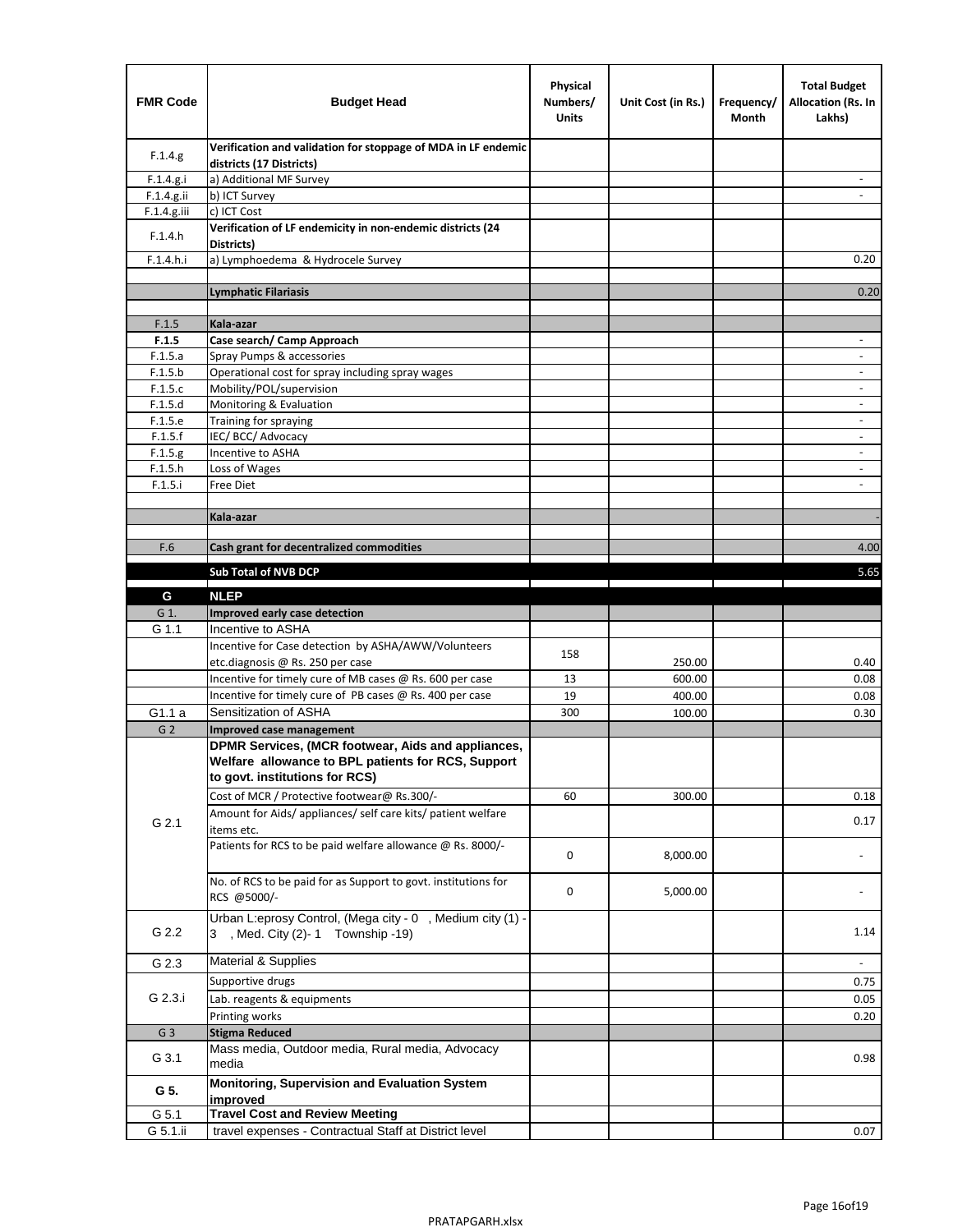| <b>FMR Code</b> | <b>Budget Head</b>                                                                                              | Physical<br>Numbers/<br><b>Units</b> | Unit Cost (in Rs.) | Frequency/<br>Month | <b>Total Budget</b><br>Allocation (Rs. In<br>Lakhs) |
|-----------------|-----------------------------------------------------------------------------------------------------------------|--------------------------------------|--------------------|---------------------|-----------------------------------------------------|
| G 5.2           | <b>Office Operation &amp; Maintenance</b>                                                                       |                                      |                    |                     |                                                     |
| G 5.2.i         | Office operation - State Cell                                                                                   |                                      |                    |                     |                                                     |
| G 5.2.ii        | Office operation - District Cell                                                                                |                                      |                    |                     | 0.35                                                |
| G 5.2 .iii      | Office equipment maint. State                                                                                   |                                      |                    |                     |                                                     |
| G 5.4           | <b>Vehicle Hiring and POL</b>                                                                                   |                                      |                    |                     |                                                     |
| G 5.4.ii        | <b>District Cell</b>                                                                                            |                                      |                    |                     | 0.30                                                |
| G 6.2           | <b>Contractual Staff at Disrrict &amp; block level</b>                                                          |                                      |                    |                     |                                                     |
|                 | <b>District Leprosy Consultant</b>                                                                              | 0                                    | 33,000.00          | 12                  |                                                     |
| G 6.2.ii        | Physio Therapist                                                                                                | 0                                    | 27,500.00          | 12                  | $\overline{\phantom{a}}$                            |
|                 | Contractual Staff Para Medical Worker, (PMW @ 17600pm)                                                          | 2                                    | 17,600.00          | 12                  | 4.22                                                |
| G 7.            | <b>Others</b>                                                                                                   |                                      |                    |                     |                                                     |
| G 7.1           | Travel expenses for regular staff for specific programme /<br>training need, awards etc                         |                                      |                    |                     | 0.16                                                |
|                 | HR increment calculated $@$ 5% for above approvals                                                              |                                      |                    |                     | 0.21                                                |
|                 | Sub Total NLEP                                                                                                  |                                      |                    |                     | 9.63                                                |
|                 |                                                                                                                 |                                      |                    |                     |                                                     |
| н               | <b>RNTCP</b>                                                                                                    |                                      |                    |                     |                                                     |
| H.1             | Civil Works                                                                                                     |                                      |                    |                     | 3.80                                                |
| H.2             | Laboratory Materials                                                                                            |                                      |                    |                     | 10.56                                               |
| H.3             | Honorarium/Counselling Charges                                                                                  |                                      |                    |                     | 33.63                                               |
| H.4             | <b>ACSM</b>                                                                                                     |                                      |                    |                     | 5.62                                                |
| H.5             | <b>Equipment Maintenance</b>                                                                                    |                                      |                    |                     | 0.53                                                |
| H.6             | Training                                                                                                        |                                      |                    |                     | 6.08                                                |
| H.7             | Vehicle Operation(POL & Manitainance)                                                                           |                                      |                    |                     | 10.45                                               |
| H.8             | Vehicle hiring                                                                                                  |                                      |                    |                     | 15.18                                               |
| H.9             | Public Private Mix(PP/NGO Support)                                                                              |                                      |                    |                     | 5.13                                                |
| H.10            | <b>Medical Colleges</b>                                                                                         |                                      |                    |                     |                                                     |
| H.11            | Office Operation (Miscellaneous)                                                                                |                                      |                    |                     | 3.21                                                |
| H.12            | <b>Contractual Services</b>                                                                                     |                                      |                    |                     | 118.40                                              |
| H.13            | Printing                                                                                                        |                                      |                    |                     | 2.69                                                |
| H.15            | Procurement of Drugs                                                                                            |                                      |                    |                     | 1.59                                                |
| H.16            | Procurement of Vehicles                                                                                         |                                      |                    |                     | 0.65                                                |
|                 | Procurement of Equipments                                                                                       |                                      |                    |                     | 0.75                                                |
| H.17            | Patient Support & Transportation Charges                                                                        |                                      |                    |                     | 8.53                                                |
| H.18            | Supervision and Monitoring                                                                                      |                                      |                    |                     |                                                     |
| H.19            | <b>Grand Total</b>                                                                                              |                                      |                    |                     | 8.11                                                |
|                 |                                                                                                                 |                                      |                    |                     | 234.91                                              |
|                 |                                                                                                                 |                                      |                    |                     |                                                     |
|                 | <b>Total of NDCP</b>                                                                                            |                                      |                    |                     | 263.75                                              |
|                 |                                                                                                                 |                                      |                    |                     |                                                     |
|                 | Non Communicable Disease Control Programme (NCD)                                                                |                                      |                    |                     |                                                     |
| П               | National Programme for Control of Blindness (NPCB)                                                              |                                      |                    |                     | $\overline{\phantom{a}}$                            |
| 1.1             | <b>Recurring Grant-in aid</b>                                                                                   |                                      |                    |                     |                                                     |
|                 | Reimbursement for cataract operation for NGO and                                                                |                                      |                    |                     |                                                     |
| 1.1.1           | Private Practitioners as per NGO norms @Rs.1000/-                                                               |                                      |                    |                     | 15.80                                               |
| 1.1.1A          | Assistance for consumables/drugs/medicines to the<br>Govt./District Hospital for Cat sx etc.@ Rs.450/- per case |                                      |                    |                     | 5.74                                                |
| 1.1.2           | <b>Other Eye Diseases</b>                                                                                       |                                      |                    |                     |                                                     |
|                 | Screening and free spectacles to school children @                                                              |                                      |                    |                     |                                                     |
| 1.1.3           | Rs.275/- per case                                                                                               |                                      |                    |                     | 5.90                                                |
| 1.1.4           | Screening and free spectacles for near work to Old                                                              |                                      |                    |                     | 1.59                                                |
|                 | Person (New component) @Rs.100/- per case                                                                       |                                      |                    |                     |                                                     |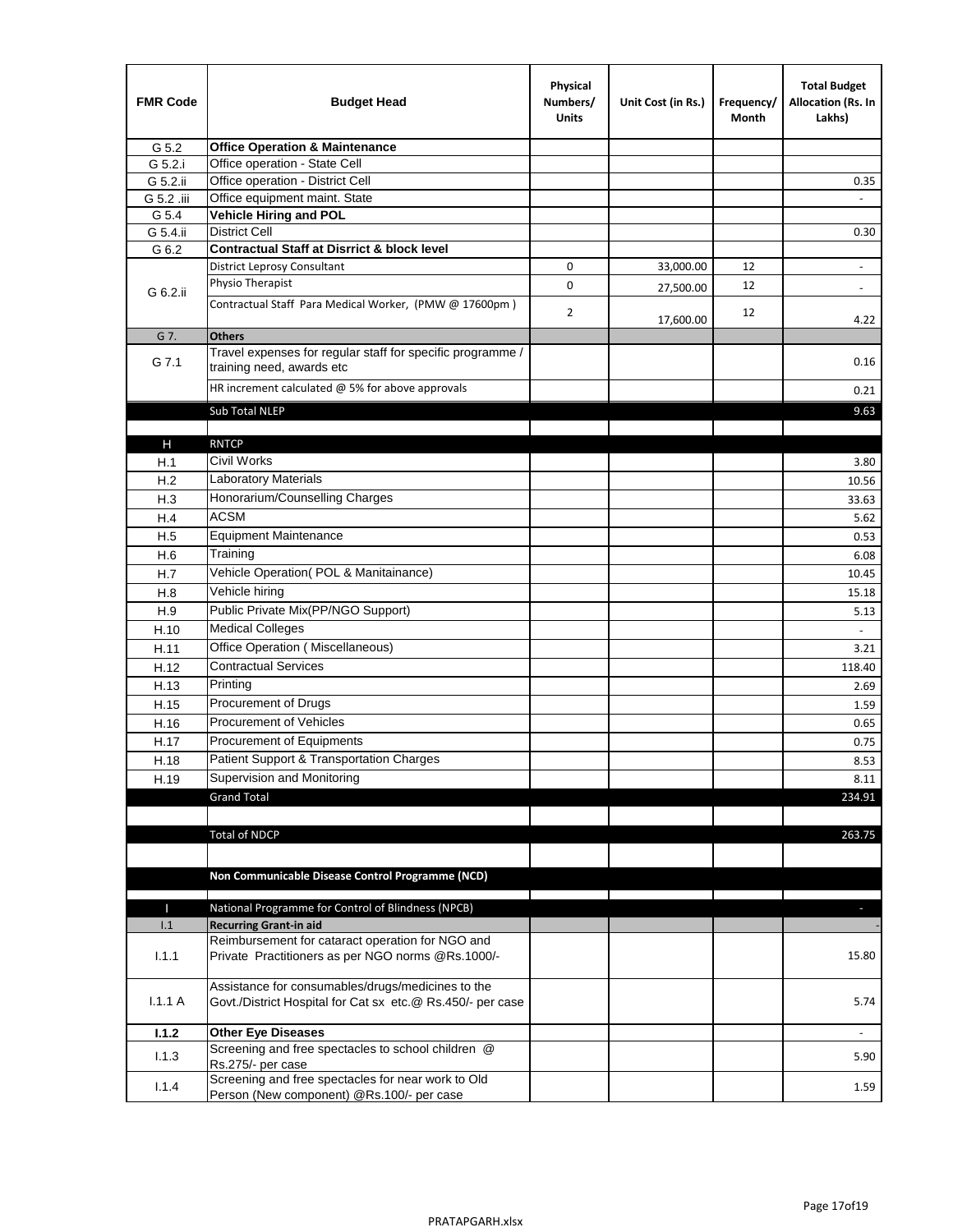| Recurring GIA to Eye Bank @ Rs.2000/- per pair(Eye<br>Bank will reimburse to Eye Donation Centre for eye<br>1.1.5<br>collected by them @ Rs.1000/- per pair)<br>1.2<br>Non Recurring Grant -in-Aid<br>Grant-in-aid for Sub Divisional Hospitals @ Rs.20 lakh<br>1.2.2.<br>For Vision Centre (PHC) (Govt. + NGO) @ Rs.1 lakh<br>1.2.3<br>For Eye Bank Rs.25 lakh<br>1.2.4<br>1.3<br><b>Contractual Man Power</b><br>Ophthalmic Surgeon@ Rs.60,000/- p.m.*<br>1.3.1<br>Ophthalmic Assistant @ Rs.12,000/- p.m.*<br>1.3.2<br>Eye Donation Counsellors @ Rs.15000/- p.m.*<br>1.3.3<br>Data Entry Operator @Rs.8,000/- p.m. for district level<br>1.3.4<br>1.4<br>Other activities (if any, pls. specify)<br>Other district level activities<br>Sub Total of National Programme for Control of Blindness<br>(NPCB)<br>Natoinal Mental Health Programme (NMHP)<br>J<br>Honorarium of Existing Human Resource<br>National Programme for the Healthcare of the Elderly (NPHCE)<br>K<br><b>Recurring Grant-in-Aid</b><br>K.1<br>K.1.1<br><b>District Hospital</b><br>Machinery & Equipment @ Rs.1.50 lakh per unit<br>K.1.1.1<br>Drugs & Consumable @ Rs. 5 Lacs to existing district &<br>K.1.1.2<br>Rs. 3 Lacs to New Districts<br>Training of doctors and staff from CHCs and PHCs @<br>K.1.1.3<br>Rs.0.40 lakh per unit<br>Public Awareness & IEC @ Rs.1 lakh per unit<br>K.1.1.4<br>Consultant Medicine (2) @ Rs. 80000 P.M. for 12 months<br>against filled post & 3 month against Vacant Post<br>K.1.1.6<br>Nurse (6) @ Rs. 20,000 P.M. for 12 months against filled<br>K.1.1.7<br>post & 3 month against Vacant Post<br>Physiotherapist 1 @ Rs.20,000 p.m.<br>K.1.1.8<br>Hospital Attendants 2@ Rs.7500 p.m.<br>K.1.1.9<br>Sanitary Attendants 2 @ Rs.7500 p.m.<br>K.1.1.10<br><b>CHC</b><br>K.1.2<br>Training @ Rs. 30,000 (Refer list for No. of CHC)<br>K.1.2.1<br>Rehabilitation Worker 1 @ Rs.18,000 p. m.<br>K.1.2.3<br><b>PHC</b><br>K.1.3<br>Training & IEC @ Rs.0.30 lakh per PHC<br>K.1.3.1.<br>K.1.4<br><b>Sub-Centre</b><br>Aids and Appliances @ Rs.0.30 lakh per Sub-Centre<br>K.1.4.1<br>K.2<br><b>Non-Recurring Grant-in-Aid</b><br><b>District Hospital</b><br>K.2.1 | <b>FMR Code</b> | <b>Budget Head</b> | Physical<br>Numbers/<br><b>Units</b> | Unit Cost (in Rs.) | Frequency/<br>Month | <b>Total Budget</b><br>Allocation (Rs. In<br>Lakhs) |
|--------------------------------------------------------------------------------------------------------------------------------------------------------------------------------------------------------------------------------------------------------------------------------------------------------------------------------------------------------------------------------------------------------------------------------------------------------------------------------------------------------------------------------------------------------------------------------------------------------------------------------------------------------------------------------------------------------------------------------------------------------------------------------------------------------------------------------------------------------------------------------------------------------------------------------------------------------------------------------------------------------------------------------------------------------------------------------------------------------------------------------------------------------------------------------------------------------------------------------------------------------------------------------------------------------------------------------------------------------------------------------------------------------------------------------------------------------------------------------------------------------------------------------------------------------------------------------------------------------------------------------------------------------------------------------------------------------------------------------------------------------------------------------------------------------------------------------------------------------------------------------------------------------------------------------------------------------------------------------------------------------------------------------------------------------------------------------------------------------------------------------------------------------------------------------------|-----------------|--------------------|--------------------------------------|--------------------|---------------------|-----------------------------------------------------|
|                                                                                                                                                                                                                                                                                                                                                                                                                                                                                                                                                                                                                                                                                                                                                                                                                                                                                                                                                                                                                                                                                                                                                                                                                                                                                                                                                                                                                                                                                                                                                                                                                                                                                                                                                                                                                                                                                                                                                                                                                                                                                                                                                                                      |                 |                    |                                      |                    |                     |                                                     |
|                                                                                                                                                                                                                                                                                                                                                                                                                                                                                                                                                                                                                                                                                                                                                                                                                                                                                                                                                                                                                                                                                                                                                                                                                                                                                                                                                                                                                                                                                                                                                                                                                                                                                                                                                                                                                                                                                                                                                                                                                                                                                                                                                                                      |                 |                    |                                      |                    |                     |                                                     |
|                                                                                                                                                                                                                                                                                                                                                                                                                                                                                                                                                                                                                                                                                                                                                                                                                                                                                                                                                                                                                                                                                                                                                                                                                                                                                                                                                                                                                                                                                                                                                                                                                                                                                                                                                                                                                                                                                                                                                                                                                                                                                                                                                                                      |                 |                    |                                      |                    |                     |                                                     |
|                                                                                                                                                                                                                                                                                                                                                                                                                                                                                                                                                                                                                                                                                                                                                                                                                                                                                                                                                                                                                                                                                                                                                                                                                                                                                                                                                                                                                                                                                                                                                                                                                                                                                                                                                                                                                                                                                                                                                                                                                                                                                                                                                                                      |                 |                    |                                      |                    |                     |                                                     |
|                                                                                                                                                                                                                                                                                                                                                                                                                                                                                                                                                                                                                                                                                                                                                                                                                                                                                                                                                                                                                                                                                                                                                                                                                                                                                                                                                                                                                                                                                                                                                                                                                                                                                                                                                                                                                                                                                                                                                                                                                                                                                                                                                                                      |                 |                    |                                      |                    |                     | $\overline{\phantom{a}}$                            |
|                                                                                                                                                                                                                                                                                                                                                                                                                                                                                                                                                                                                                                                                                                                                                                                                                                                                                                                                                                                                                                                                                                                                                                                                                                                                                                                                                                                                                                                                                                                                                                                                                                                                                                                                                                                                                                                                                                                                                                                                                                                                                                                                                                                      |                 |                    |                                      |                    |                     |                                                     |
|                                                                                                                                                                                                                                                                                                                                                                                                                                                                                                                                                                                                                                                                                                                                                                                                                                                                                                                                                                                                                                                                                                                                                                                                                                                                                                                                                                                                                                                                                                                                                                                                                                                                                                                                                                                                                                                                                                                                                                                                                                                                                                                                                                                      |                 |                    |                                      |                    |                     | $\sim$                                              |
|                                                                                                                                                                                                                                                                                                                                                                                                                                                                                                                                                                                                                                                                                                                                                                                                                                                                                                                                                                                                                                                                                                                                                                                                                                                                                                                                                                                                                                                                                                                                                                                                                                                                                                                                                                                                                                                                                                                                                                                                                                                                                                                                                                                      |                 |                    |                                      |                    |                     | $\sim$                                              |
|                                                                                                                                                                                                                                                                                                                                                                                                                                                                                                                                                                                                                                                                                                                                                                                                                                                                                                                                                                                                                                                                                                                                                                                                                                                                                                                                                                                                                                                                                                                                                                                                                                                                                                                                                                                                                                                                                                                                                                                                                                                                                                                                                                                      |                 |                    |                                      |                    |                     |                                                     |
|                                                                                                                                                                                                                                                                                                                                                                                                                                                                                                                                                                                                                                                                                                                                                                                                                                                                                                                                                                                                                                                                                                                                                                                                                                                                                                                                                                                                                                                                                                                                                                                                                                                                                                                                                                                                                                                                                                                                                                                                                                                                                                                                                                                      |                 |                    |                                      |                    |                     | 0.26                                                |
|                                                                                                                                                                                                                                                                                                                                                                                                                                                                                                                                                                                                                                                                                                                                                                                                                                                                                                                                                                                                                                                                                                                                                                                                                                                                                                                                                                                                                                                                                                                                                                                                                                                                                                                                                                                                                                                                                                                                                                                                                                                                                                                                                                                      |                 |                    |                                      |                    |                     |                                                     |
|                                                                                                                                                                                                                                                                                                                                                                                                                                                                                                                                                                                                                                                                                                                                                                                                                                                                                                                                                                                                                                                                                                                                                                                                                                                                                                                                                                                                                                                                                                                                                                                                                                                                                                                                                                                                                                                                                                                                                                                                                                                                                                                                                                                      |                 |                    |                                      |                    |                     | 0.25                                                |
|                                                                                                                                                                                                                                                                                                                                                                                                                                                                                                                                                                                                                                                                                                                                                                                                                                                                                                                                                                                                                                                                                                                                                                                                                                                                                                                                                                                                                                                                                                                                                                                                                                                                                                                                                                                                                                                                                                                                                                                                                                                                                                                                                                                      |                 |                    |                                      |                    |                     | 29.54                                               |
|                                                                                                                                                                                                                                                                                                                                                                                                                                                                                                                                                                                                                                                                                                                                                                                                                                                                                                                                                                                                                                                                                                                                                                                                                                                                                                                                                                                                                                                                                                                                                                                                                                                                                                                                                                                                                                                                                                                                                                                                                                                                                                                                                                                      |                 |                    |                                      |                    |                     |                                                     |
|                                                                                                                                                                                                                                                                                                                                                                                                                                                                                                                                                                                                                                                                                                                                                                                                                                                                                                                                                                                                                                                                                                                                                                                                                                                                                                                                                                                                                                                                                                                                                                                                                                                                                                                                                                                                                                                                                                                                                                                                                                                                                                                                                                                      |                 |                    |                                      |                    |                     |                                                     |
|                                                                                                                                                                                                                                                                                                                                                                                                                                                                                                                                                                                                                                                                                                                                                                                                                                                                                                                                                                                                                                                                                                                                                                                                                                                                                                                                                                                                                                                                                                                                                                                                                                                                                                                                                                                                                                                                                                                                                                                                                                                                                                                                                                                      |                 |                    |                                      |                    |                     |                                                     |
|                                                                                                                                                                                                                                                                                                                                                                                                                                                                                                                                                                                                                                                                                                                                                                                                                                                                                                                                                                                                                                                                                                                                                                                                                                                                                                                                                                                                                                                                                                                                                                                                                                                                                                                                                                                                                                                                                                                                                                                                                                                                                                                                                                                      |                 |                    |                                      |                    |                     |                                                     |
|                                                                                                                                                                                                                                                                                                                                                                                                                                                                                                                                                                                                                                                                                                                                                                                                                                                                                                                                                                                                                                                                                                                                                                                                                                                                                                                                                                                                                                                                                                                                                                                                                                                                                                                                                                                                                                                                                                                                                                                                                                                                                                                                                                                      |                 |                    |                                      |                    |                     |                                                     |
|                                                                                                                                                                                                                                                                                                                                                                                                                                                                                                                                                                                                                                                                                                                                                                                                                                                                                                                                                                                                                                                                                                                                                                                                                                                                                                                                                                                                                                                                                                                                                                                                                                                                                                                                                                                                                                                                                                                                                                                                                                                                                                                                                                                      |                 |                    |                                      |                    |                     |                                                     |
|                                                                                                                                                                                                                                                                                                                                                                                                                                                                                                                                                                                                                                                                                                                                                                                                                                                                                                                                                                                                                                                                                                                                                                                                                                                                                                                                                                                                                                                                                                                                                                                                                                                                                                                                                                                                                                                                                                                                                                                                                                                                                                                                                                                      |                 |                    |                                      |                    |                     |                                                     |
|                                                                                                                                                                                                                                                                                                                                                                                                                                                                                                                                                                                                                                                                                                                                                                                                                                                                                                                                                                                                                                                                                                                                                                                                                                                                                                                                                                                                                                                                                                                                                                                                                                                                                                                                                                                                                                                                                                                                                                                                                                                                                                                                                                                      |                 |                    |                                      |                    |                     |                                                     |
|                                                                                                                                                                                                                                                                                                                                                                                                                                                                                                                                                                                                                                                                                                                                                                                                                                                                                                                                                                                                                                                                                                                                                                                                                                                                                                                                                                                                                                                                                                                                                                                                                                                                                                                                                                                                                                                                                                                                                                                                                                                                                                                                                                                      |                 |                    |                                      |                    |                     | 3.00                                                |
|                                                                                                                                                                                                                                                                                                                                                                                                                                                                                                                                                                                                                                                                                                                                                                                                                                                                                                                                                                                                                                                                                                                                                                                                                                                                                                                                                                                                                                                                                                                                                                                                                                                                                                                                                                                                                                                                                                                                                                                                                                                                                                                                                                                      |                 |                    |                                      |                    |                     | 0.40                                                |
|                                                                                                                                                                                                                                                                                                                                                                                                                                                                                                                                                                                                                                                                                                                                                                                                                                                                                                                                                                                                                                                                                                                                                                                                                                                                                                                                                                                                                                                                                                                                                                                                                                                                                                                                                                                                                                                                                                                                                                                                                                                                                                                                                                                      |                 |                    |                                      |                    |                     | 1.00                                                |
|                                                                                                                                                                                                                                                                                                                                                                                                                                                                                                                                                                                                                                                                                                                                                                                                                                                                                                                                                                                                                                                                                                                                                                                                                                                                                                                                                                                                                                                                                                                                                                                                                                                                                                                                                                                                                                                                                                                                                                                                                                                                                                                                                                                      |                 |                    |                                      |                    |                     | 4.80                                                |
|                                                                                                                                                                                                                                                                                                                                                                                                                                                                                                                                                                                                                                                                                                                                                                                                                                                                                                                                                                                                                                                                                                                                                                                                                                                                                                                                                                                                                                                                                                                                                                                                                                                                                                                                                                                                                                                                                                                                                                                                                                                                                                                                                                                      |                 |                    |                                      |                    |                     | 3.60                                                |
|                                                                                                                                                                                                                                                                                                                                                                                                                                                                                                                                                                                                                                                                                                                                                                                                                                                                                                                                                                                                                                                                                                                                                                                                                                                                                                                                                                                                                                                                                                                                                                                                                                                                                                                                                                                                                                                                                                                                                                                                                                                                                                                                                                                      |                 |                    |                                      |                    |                     | 0.60                                                |
|                                                                                                                                                                                                                                                                                                                                                                                                                                                                                                                                                                                                                                                                                                                                                                                                                                                                                                                                                                                                                                                                                                                                                                                                                                                                                                                                                                                                                                                                                                                                                                                                                                                                                                                                                                                                                                                                                                                                                                                                                                                                                                                                                                                      |                 |                    |                                      |                    |                     | 0.45                                                |
|                                                                                                                                                                                                                                                                                                                                                                                                                                                                                                                                                                                                                                                                                                                                                                                                                                                                                                                                                                                                                                                                                                                                                                                                                                                                                                                                                                                                                                                                                                                                                                                                                                                                                                                                                                                                                                                                                                                                                                                                                                                                                                                                                                                      |                 |                    |                                      |                    |                     | 0.45                                                |
|                                                                                                                                                                                                                                                                                                                                                                                                                                                                                                                                                                                                                                                                                                                                                                                                                                                                                                                                                                                                                                                                                                                                                                                                                                                                                                                                                                                                                                                                                                                                                                                                                                                                                                                                                                                                                                                                                                                                                                                                                                                                                                                                                                                      |                 |                    |                                      |                    |                     |                                                     |
|                                                                                                                                                                                                                                                                                                                                                                                                                                                                                                                                                                                                                                                                                                                                                                                                                                                                                                                                                                                                                                                                                                                                                                                                                                                                                                                                                                                                                                                                                                                                                                                                                                                                                                                                                                                                                                                                                                                                                                                                                                                                                                                                                                                      |                 |                    |                                      |                    |                     |                                                     |
|                                                                                                                                                                                                                                                                                                                                                                                                                                                                                                                                                                                                                                                                                                                                                                                                                                                                                                                                                                                                                                                                                                                                                                                                                                                                                                                                                                                                                                                                                                                                                                                                                                                                                                                                                                                                                                                                                                                                                                                                                                                                                                                                                                                      |                 |                    |                                      |                    |                     |                                                     |
|                                                                                                                                                                                                                                                                                                                                                                                                                                                                                                                                                                                                                                                                                                                                                                                                                                                                                                                                                                                                                                                                                                                                                                                                                                                                                                                                                                                                                                                                                                                                                                                                                                                                                                                                                                                                                                                                                                                                                                                                                                                                                                                                                                                      |                 |                    |                                      |                    |                     |                                                     |
|                                                                                                                                                                                                                                                                                                                                                                                                                                                                                                                                                                                                                                                                                                                                                                                                                                                                                                                                                                                                                                                                                                                                                                                                                                                                                                                                                                                                                                                                                                                                                                                                                                                                                                                                                                                                                                                                                                                                                                                                                                                                                                                                                                                      |                 |                    |                                      |                    |                     |                                                     |
|                                                                                                                                                                                                                                                                                                                                                                                                                                                                                                                                                                                                                                                                                                                                                                                                                                                                                                                                                                                                                                                                                                                                                                                                                                                                                                                                                                                                                                                                                                                                                                                                                                                                                                                                                                                                                                                                                                                                                                                                                                                                                                                                                                                      |                 |                    |                                      |                    |                     |                                                     |
|                                                                                                                                                                                                                                                                                                                                                                                                                                                                                                                                                                                                                                                                                                                                                                                                                                                                                                                                                                                                                                                                                                                                                                                                                                                                                                                                                                                                                                                                                                                                                                                                                                                                                                                                                                                                                                                                                                                                                                                                                                                                                                                                                                                      |                 |                    |                                      |                    |                     |                                                     |
|                                                                                                                                                                                                                                                                                                                                                                                                                                                                                                                                                                                                                                                                                                                                                                                                                                                                                                                                                                                                                                                                                                                                                                                                                                                                                                                                                                                                                                                                                                                                                                                                                                                                                                                                                                                                                                                                                                                                                                                                                                                                                                                                                                                      |                 |                    |                                      |                    |                     |                                                     |
|                                                                                                                                                                                                                                                                                                                                                                                                                                                                                                                                                                                                                                                                                                                                                                                                                                                                                                                                                                                                                                                                                                                                                                                                                                                                                                                                                                                                                                                                                                                                                                                                                                                                                                                                                                                                                                                                                                                                                                                                                                                                                                                                                                                      |                 |                    |                                      |                    |                     |                                                     |
|                                                                                                                                                                                                                                                                                                                                                                                                                                                                                                                                                                                                                                                                                                                                                                                                                                                                                                                                                                                                                                                                                                                                                                                                                                                                                                                                                                                                                                                                                                                                                                                                                                                                                                                                                                                                                                                                                                                                                                                                                                                                                                                                                                                      |                 |                    |                                      |                    |                     |                                                     |
| Construction/renovation/extension of the existing building<br>K.2.1.1<br>and Furniture of Geriatrics Unit with 10 beds and OPD<br>facilities @ Rs.80 lakh per unit                                                                                                                                                                                                                                                                                                                                                                                                                                                                                                                                                                                                                                                                                                                                                                                                                                                                                                                                                                                                                                                                                                                                                                                                                                                                                                                                                                                                                                                                                                                                                                                                                                                                                                                                                                                                                                                                                                                                                                                                                   |                 |                    |                                      |                    |                     | 40.00                                               |
| K.2.1.2<br>Machinery & Equipment @ Rs.7.00 lakh per unit                                                                                                                                                                                                                                                                                                                                                                                                                                                                                                                                                                                                                                                                                                                                                                                                                                                                                                                                                                                                                                                                                                                                                                                                                                                                                                                                                                                                                                                                                                                                                                                                                                                                                                                                                                                                                                                                                                                                                                                                                                                                                                                             |                 |                    |                                      |                    |                     | 3.50                                                |
| HR Increment @ 5% (Refer HR increment calculation                                                                                                                                                                                                                                                                                                                                                                                                                                                                                                                                                                                                                                                                                                                                                                                                                                                                                                                                                                                                                                                                                                                                                                                                                                                                                                                                                                                                                                                                                                                                                                                                                                                                                                                                                                                                                                                                                                                                                                                                                                                                                                                                    |                 |                    |                                      |                    |                     |                                                     |
| sheet)                                                                                                                                                                                                                                                                                                                                                                                                                                                                                                                                                                                                                                                                                                                                                                                                                                                                                                                                                                                                                                                                                                                                                                                                                                                                                                                                                                                                                                                                                                                                                                                                                                                                                                                                                                                                                                                                                                                                                                                                                                                                                                                                                                               |                 |                    |                                      |                    |                     |                                                     |